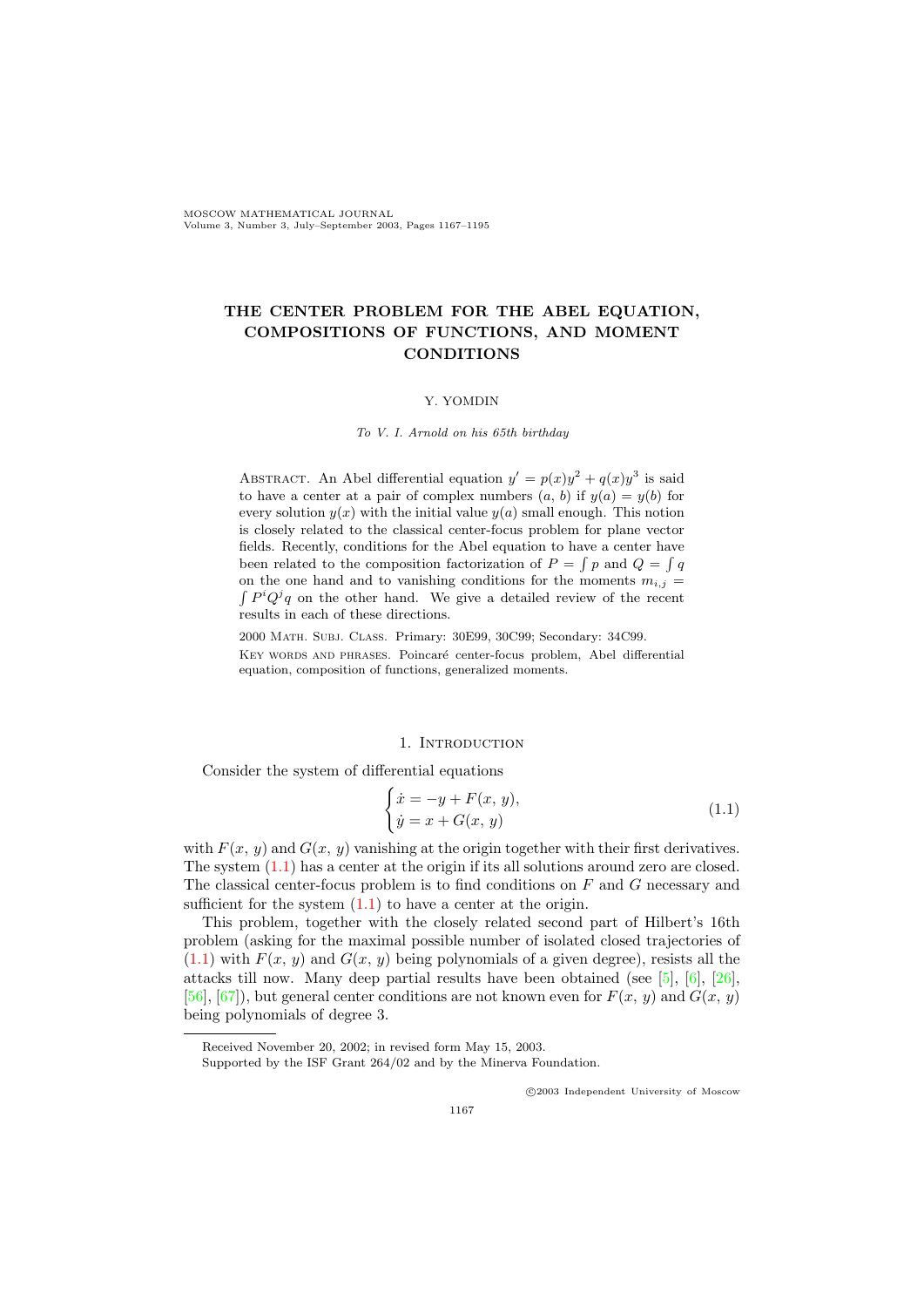V. I. Arnold suggested several related problems, which turned out to be very productive (see [\[5\]](#page-25-0), [\[6\]](#page-25-1), [\[39\]](#page-27-1), [\[40\]](#page-27-2)). In particular, a study of the infinitesimal versions of the above problems led to an important progress in understanding the analytic structure of Abelian integrals [\[35\]](#page-27-3), [\[41\]](#page-27-4)–[\[44\]](#page-27-5), [\[52\]](#page-27-6), [\[59\]](#page-28-1), [\[63\]](#page-28-2), [\[66\]](#page-28-3).

The present paper follows, in a sense, this last direction: the infinitesimal version of the center-focus problem in a certain setting leads to the Moment condition, which is central to complex analysis. On the other hand, composition algebra emerges naturally, providing "morphisms" of the structures involved. This paper presents an overview of the recent results relating the center-focus problem, moments, and compositions.

The version of the center-focus problem considered below was suggested and studied, together with the corresponding version of the Hilbert problem, in the 1970s at S. Smale's seminar (see [\[58\]](#page-28-4), [\[45\]](#page-27-7)).

Consider an Abel differential equation  $y' = p(x)y^2 + q(x)y^3$ . This equation is said to have a center at a pair of complex numbers  $(a, b)$  if  $y(a) = y(b)$  for its every solution  $y(x)$  with the initial value  $y(a)$  small enough.

The problem is to give necessary and sufficient conditions for a point to be a center in terms of p and q. (In this form, the center-focus problem has been explicitly stated and studied in [\[4\]](#page-25-2), [\[3\]](#page-25-3). The corresponding version of the 16th Hilbert problem, asking for the maximal possible number of solutions  $y$  to a real Abel equation satisfying  $y(a) = y(b)$ , was posed by C. Pugh; see [\[45\]](#page-27-7)).

This version (to which the original one can be reduced in many cases) suggests important technical simplifications. Still, it apparently reflects the main difficulties of the original problem. It also stresses its relation to classical analysis and algebra.

In particular, the "one-sided" moments  $m_k = \int_a^b P^k q$  naturally arise in studying the infinitesimal (with respect to  $\epsilon$ ) version of the center problem for the equation  $y' = p(x)y^2 + \epsilon q(x)y^3$  [\[21\]](#page-26-1), and the "double moments"  $m_{i,j} = \int_a^b P^i Q^j q$  arise in a higher-order perturbation analysis of this equation; here  $P = \int p$  and  $Q = \int q$ .

Another important ingredient of our approach (introduced and initially studied in  $[4]$ ,  $[3]$ ), composition algebra and a composition factorization of P and Q, appears naturally for the Abel equation setting as a description of the "morphisms" of the problem. In particular, it is easy to see that the following "composition condition" implies  $(a, b)$  being a center as well as vanishing of one-sided and double moments:

$$
P(x) = \tilde{P}(W(x)), \quad Q(x) = \tilde{Q}(W(x)), \tag{1.2}
$$

where  $\tilde{P}, \tilde{Q}$ , and W are polynomials and  $W(a) = W(b)$ . One of the central problems discussed below concerns the necessity of the composition condition for  $(a, b)$  being a center and for vanishing of the moments.

A specific form of the third-degree Abel differential equation is not essential for most of the constructions below. They can be naturally generalized to differential equations of the form  $y' = p_1(x)y^2 + p_2(x)y^3 + \cdots + p_n(x)y^n$  for arbitrary n and, with minor modifications, to the power series on the right-hand side. So, in fact, we can study the center conditions " $y(a) = y(b)$  for every solution  $y(x)$ " for any first-order differential equation  $y' = f(x, y)$ .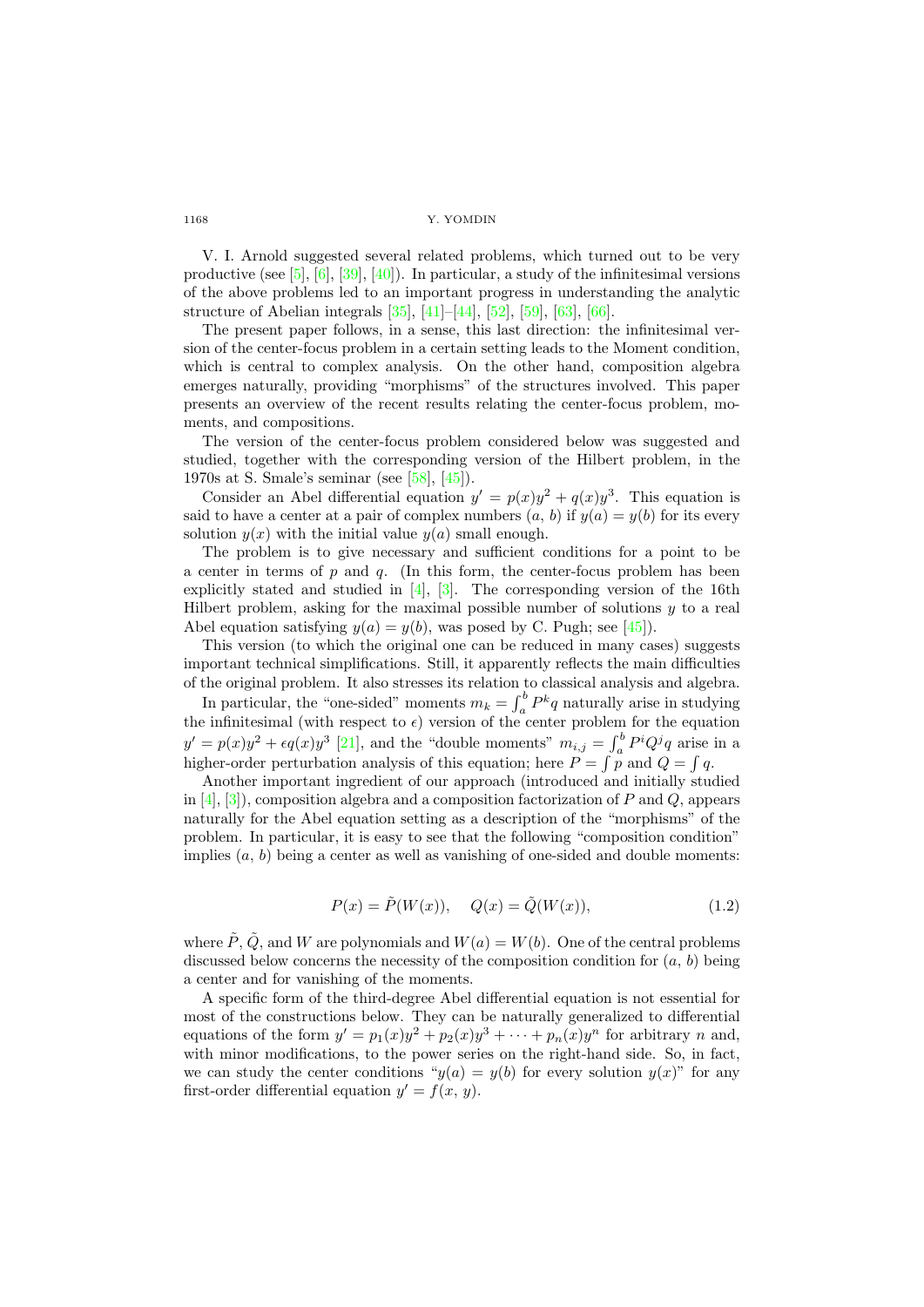We believe that this problem is important in its own right. We plan to survey the corresponding results elsewhere, limiting the scope of the present paper to the third-degree Abel equation.

This paper is intended to present a detailed review of the recent results in the above directions obtained in [\[9\]](#page-25-4), [\[13\]](#page-26-2), [\[17\]](#page-26-3), [\[10\]](#page-26-4), [\[11\]](#page-26-5), [\[47\]](#page-27-8), [\[48\]](#page-27-9), [\[49\]](#page-27-10), [\[50\]](#page-27-11), [\[66\]](#page-28-3). It is organized as follows.

In Section 2, we give a more accurate overview of the main ingredients of the problem, namely, the Abel differential equation and center conditions, composition algebra, and moment conditions. We also explain in more detail the relationbetween the problem under consideration and the classical center-focus problem.

In Section 3, local center conditions are discussed. Here  $p$  is assumed to be fixed, as well as the degree of q. The main result is that, for a generic  $p$ , the center and composition conditions coincide locally with respect to q.

In Section 4, we discuss the quantitative moment problem, which includes two parts:

- (a) Vanishing of how many moments is necessary to conclude that the composition condition holds?
- (b) If the moments are not exactly zero but small, what is the "deviation" of P and Q from the composition condition?

Both these questions are motivated by the local center conditions of Section 3. An explicit answer provides an explicit bound for "locality" in the local center conditions. We discuss some cases where answers can be given.

In Section 5, moments of rational functions on a closed curve are discussed. The main result is a simple and constructive necessary and sufficient condition for vanishing of double moments, which is obtained as a combination of the composition approach with the general Wermer–Harwey–Lawson theorem.

In Section 6, we discuss the center problem on a closed curve. Here the results are more partial, since less is known about the one-sided moment problem. However, some important relations between the double moments and the center conditions are obtained by the methods of Section 5. An interesting example of the Abel equation with elliptic coefficients is also discussed.

In Section 7, some results concerning Cauchy-type integrals of algebraic functions on curves (possibly with self-intersections) are presented. In particular, we give a necessary and sufficient condition for vanishing of such integrals near infinity (which is equivalent to vanishing of the corresponding moments) in terms of ramifications of the integrands with respect to the integration curves. We also give a local analytic description of the integrals near the singularities of the integrands. These results are closely related to vanishing conditions for the one-sided moments discussed in the addendum.

The "formal" aspects of the center-focus and moment problems and of their mutual relations are discussed in Section 8. This discussion is very preliminary, although we believe that an investigation in this direction may be important.

In the addendum, written by F. Pakovich, some new results describing the vanishing problem for one-sided polynomial moments on an interval are presented.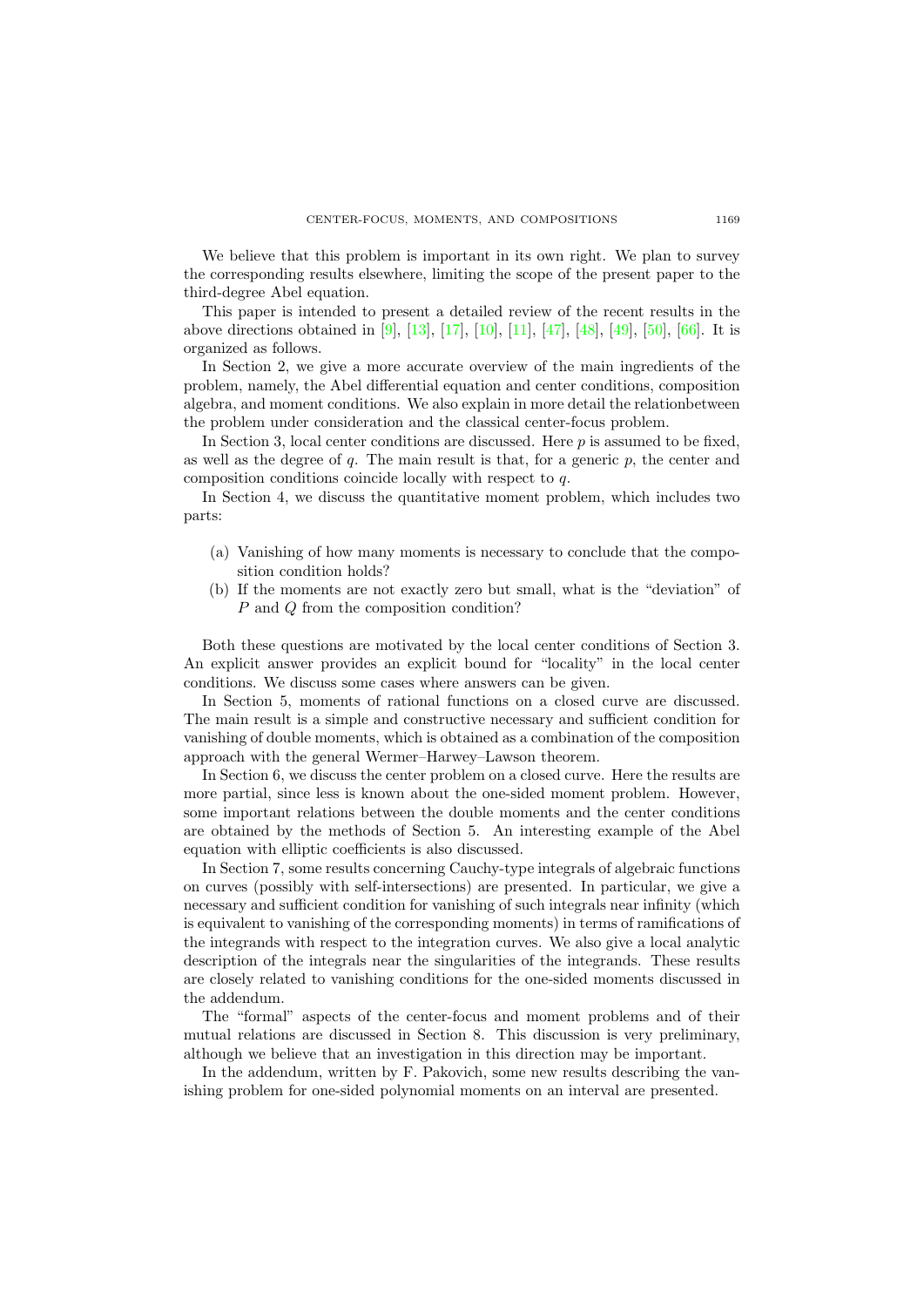# 2. Centers, Compositions, Moments,

# and the Relation to the Classical Center-Focus Problem

<span id="page-3-0"></span>2.1. Centers for the Abel equations. We consider the Abel differential equation

$$
\frac{dy}{dx} = p(x)y^2 + q(x)y^3,
$$
\n(2.1)

where  $p(x) = P'(x)$  and  $q(x) = Q'(x)$  are meromorphic functions in a complex variable x. In what follows,  $P$  and  $Q$  are mostly polynomial, rational, or elliptic functions.

Let  $\gamma$  be a curve in  $\mathbb C$  avoiding the poles of P and Q and joining two points  $a, b \in \mathbb{C}$ . The points a and b are called *conjugated with respect to* [\(2.1\)](#page-3-0) along the curve  $\gamma$  if  $y(a) = y(b)$  for any solution  $y(x)$  to  $(2.1)$  analytically continued from a to b along  $\gamma$  with sufficiently small initial value  $y(a)$ . In this case, we shall also say that  $(2.1)$  has a center at  $(a, b)$  along  $\gamma$ . The condition on p and q under which  $(2.1)$  has a center will be called the *center condition*. For  $a = b$ , this means that the solutions to [\(2.1\)](#page-3-0) do not ramify on the closed curve  $\gamma$ . In this case, we shall say that  $(2.1)$  has a center along  $\gamma$ .

Note that, as  $y(a)$  goes to zero, the singularities of  $y(x)$  tend to the singularities of P and Q. Hence the definition of the center for  $(2.1)$  depends only on the homotopy class of  $\gamma$  in  $\mathbb C$  with all the singularities of P and Q removed. In particular, if a closed curve  $\gamma$  is contained in a simply connected domain D and P and Q are regular on D, then [\(2.1\)](#page-3-0) has a center along  $\gamma$ . This is the most basic (and, essentially, the only apparent) sufficient condition for [\(2.1\)](#page-3-0) to have a center.

2.2. Compositions. One of the main tools in our approach to studying center conditions is changes of the independent variable x in the equation  $(2.1)$ . If such a change of variable transformes  $(2.1)$  into an equation having a center, then  $(2.1)$ itself has a center. A basic fact is that, in many cases (but not always), a necessary and sufficient condition for the center is a possibility to transform  $(2.1)$  into an equation having a center for "apparent reasons" (like the one given above).

Of course, changes of independent variables is one of the most natural and classical tools in the study and classification of ordinary differential equations. In particular, from the classical analysis of algebraic solutions to the Fuchsian equations, it is known that certain equations of this type whose all solutions are algebraic can be reduced by a change of the independent variable to Gauss hypergeometric equations of a special type (see [\[7\]](#page-25-5), [\[30\]](#page-26-6) and the references cited therein).

In our case of the first-order Abel equation [\(2.1\)](#page-3-0), the transformation under a change of the independent variable takes an especially simple form [\[4\]](#page-25-2), [\[3\]](#page-25-3). Let

$$
P(x) = \tilde{P}(W(x)), \ Q(x) = \tilde{Q}(W(x)).
$$
\n(2.2)

Then the substitution of  $w = W(x)$  as an independent variable brings [\(2.1\)](#page-3-0) into

$$
\frac{dy}{dw} = \tilde{p}(w)y^2 + \tilde{q}(w)y^3,
$$
\n(2.3)

where  $\tilde{p}(w)$  and  $\tilde{q}(w)$  are the derivatives with respect to w of  $\tilde{P}(w)$  and  $\tilde{Q}(w)$ . respectively.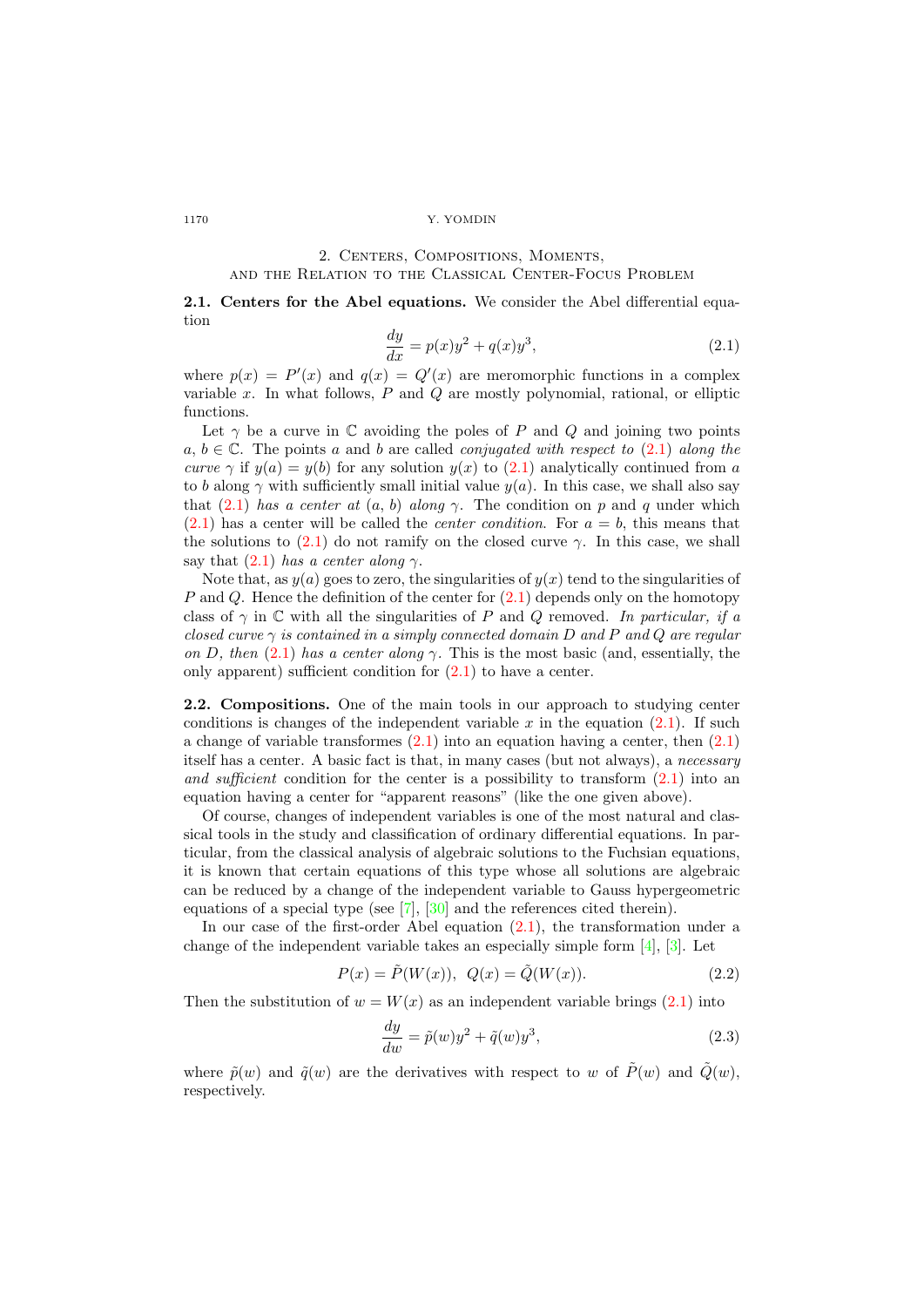Note that  $(2.1)$  can be rewritten as

$$
dy = y^2 dP + y^3 dQ. \tag{2.4}
$$

In this notation, the transformation law above expresses the "invariance of the first differential".

Hence factorization of the equation  $(2.1)$  is equivalent to factorization of P and  $Q$  or, in other words, to finding their common "composition right factors"  $W$ . This brings into the study of the center conditions the composition algebra of meromorphic functions (in particular, of polynomials, rational functions, elliptic functions, etc.). The term "algebra" is used here a broad sense rather than to specify the algebraic structure of the composition, which is well known to be rather complicated and subtle (see  $[31]$ ,  $[51]$ ,  $[55]$ ). In our approach to the center conditions, composition Algebra is one of the main (and most adequate, as the results below suggest) tools.

Summarizing the relation of the factorization of the equation  $(2.1)$  to its center property, we define the following homotopy composition condition, which, according to the above considerations, is sufficient for  $(2.1)$  to have a center.

**Definition 2.1.** P, Q, and  $\gamma$  satisfy the homotopy composition condition if  $P(x)$  $P(W(x))$  and  $Q(x) = Q(W(x))$ , where W maps C to a Riemann surface X in such a way that  $W(\gamma)$  is a closed curve  $\delta$  in X (in particular, if  $a \neq b$ , then  $W(a)$  $W(b)$ ,  $\delta$  is contained in a simply connected domain D in X, and  $\tilde{P}$  and  $\tilde{Q}$  are regular in D.

2.3. Moments. The last main ingredient in our approach is consideration of generalized moments given by the following expression:

$$
m_{i,j} = \int_{a}^{b} P^{i}(x)Q^{j}(x)dQ(x), \qquad i, j = 0, 1, .... \qquad (2.5)
$$

The integration is along a path  $\gamma$  connecting a and b. Various special cases are also considered. In our computations, especially important are the following "one-sided" moments:

<span id="page-4-0"></span>
$$
m_k = \int_a^b P^k(x)q(x)dx, \qquad k = 0, 1, ....
$$
 (2.6)

The moments  $m_{i,j}$  and  $m_k$  (and their vanishing, called usually the moment condition) play a central role in complex analysis, especially in the characterization of the "boundary values" of complex functions and complex varieties, in the study of holomorphic and polynomial hulls in several complex variables, and in Banach algebras [\[60\]](#page-28-5), [\[61\]](#page-28-6), [\[2\]](#page-25-6), [\[38\]](#page-27-14). For instance, if  $\gamma$  is closed, then the classical result of Wermer, Harwey, and Lawson  $[60]$ ,  $[61]$ ,  $[38]$  implies that vanishing of all the moments  $m_{i,j}$  is equivalent to the fact that the image of the curve  $\gamma$  under  $(P, Q)$ bounds a compact analytic one-chain in  $\mathbb{C}^2$ .

Vanishing of one-sided moments is equivalent to identical vanishing near infinity of the Cauchy-type integral

$$
I(t) = \int_{P(a)}^{P(b)} \frac{g(z)dz}{z - t}
$$
 (2.7)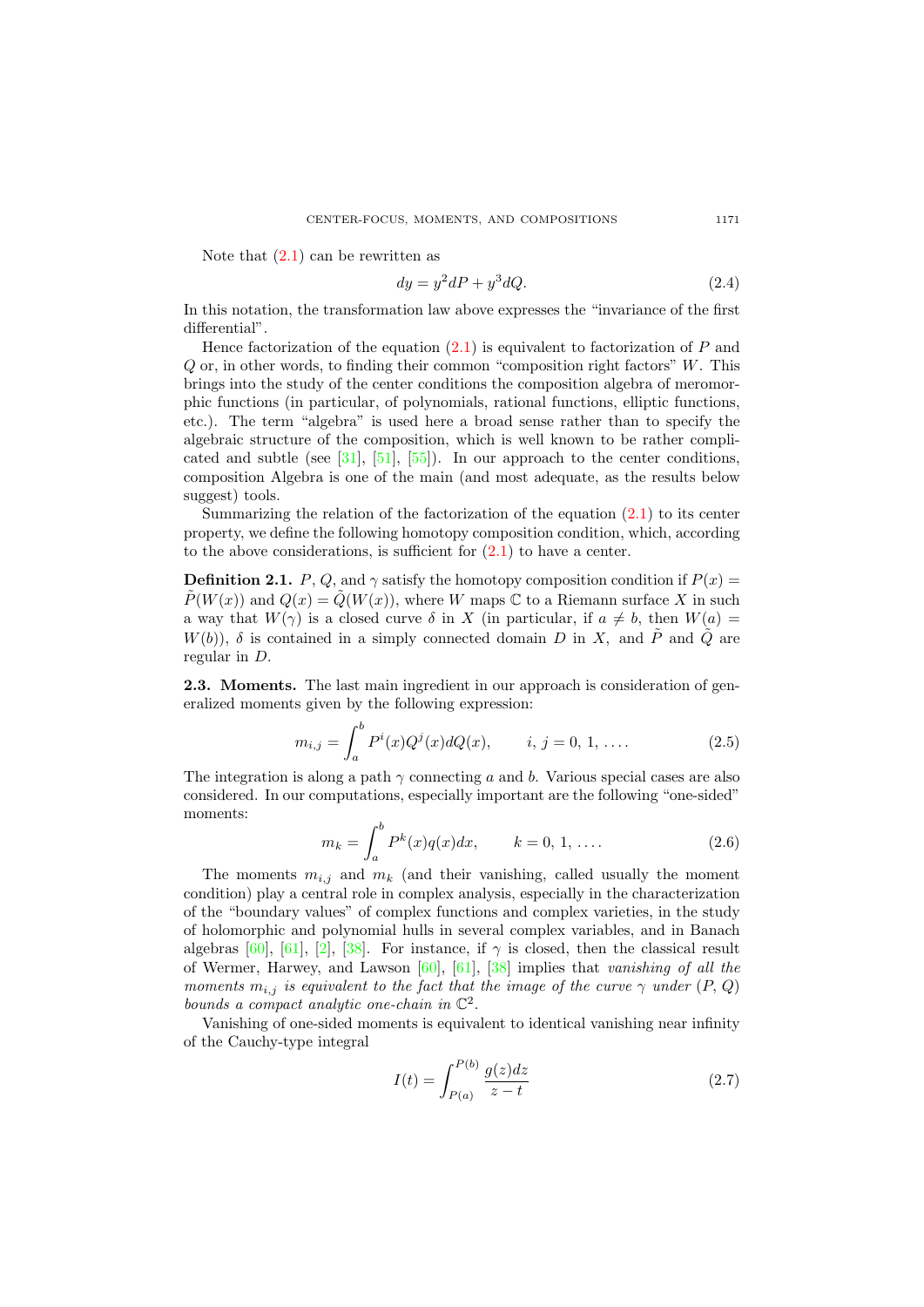along the path  $P(\gamma)$ . Here  $z = P(x)$  and  $g(z) = Q(P^{-1}(z))$ . Such integrals are studied by specific techniques and methods. This gives a complementary view of the moment problem as presented in [\[50\]](#page-27-11) and in Section 7 below.

Moments appear in the center problem for the Abel equation as follows. A necessary and sufficient condition for the equation to have a center is given by an infinite number of algebraic equations on the coefficients of  $P$  and  $Q$ . Each of these equations is given by vanishing of a certain expression containing iterated integrals of P and Q along  $\gamma$  (see Section 3.1 below).

First of all, the first three of these equations (starting with the third one) turn out to be just the first three one-sided moments.

Secondly, in general, the one-sided and double moments form part of the terms in the center equations.

Thirdly, if we fix  $P$ , the center equations turn out to be polynomials of growing degrees in  $Q$ . The one-sided moments are exactly the linear (in  $Q$ ) parts of these equations. In particular, for the parametric version of  $(2.1)$ 

$$
\frac{dy}{dx} = p(x)y^2 + \epsilon q(x)y^3,
$$
\n(2.8)

the infinitesimal center conditions with respect to  $\epsilon$ 

at  $\epsilon = 0$  coincide with vanishing of the one-sided moments.

Since all moments are integrals of one-forms, they are preserved by changes of the independent variable. Hence composition algebra as described above is equally relevant to the study of vanishing of moments. The result of Wermer, Harwey, and Lawson can be combined with changes of the independent variable to prove that the following homology composition condition is necessary and sufficient for vanishing of all the double moments on a closed curve  $\gamma$  (and sufficient for a nonclosed  $\gamma$ ):

**Definition 2.2.** P, Q, and  $\gamma$  satisfy the homology composition condition if  $P(x)$  $\tilde{P}(W(x))$  and  $Q(x) = \tilde{Q}(W(x))$ , where W maps C to a Riemann surface X in such a way that  $W(\gamma)$  is a closed curve  $\delta$  in X (in particular, if  $a \neq b$ , then  $W(a)$  =  $W(b)$ ,  $\delta$  bounds a compact complex one-chain D in X, and P and Q are regular in D.

(In contrast with the homotopy composition condition, we do not require here that  $D$  in  $X$  is simply connected. Hence, we get exactly the assumption of the Wermer–Harwey–Lawson theorem).

As we shall see below, the homotopy composition condition is indeed stronger than the homology one. In particular, the homology composition condition does not generally imply [\(2.1\)](#page-3-0) having a center.

One of the main facts which make composition algebra a really working tool in the study of both the center and moment conditions is the following. For P and Q relatively prime in the compositional sense, the meromorphic mapping  $z \rightarrow$  $(P(z), Q(z))$  of  $\mathbb C$  to  $\mathbb C^2$  is a generically one-to-one parametrization of its image which is an analytic curve Y in  $\mathbb{C}^2$ . Hence, Y is obtained from  $\mathbb C$  minus the poles of  $(P, Q)$  by gluing together some finite subsets, and for most purposes  $\mathbb C$  minus the poles of  $(P, Q)$  is a good approximation of Y. This approach is illustrated in more detail in [\[11\]](#page-26-5) and in Section 5 below.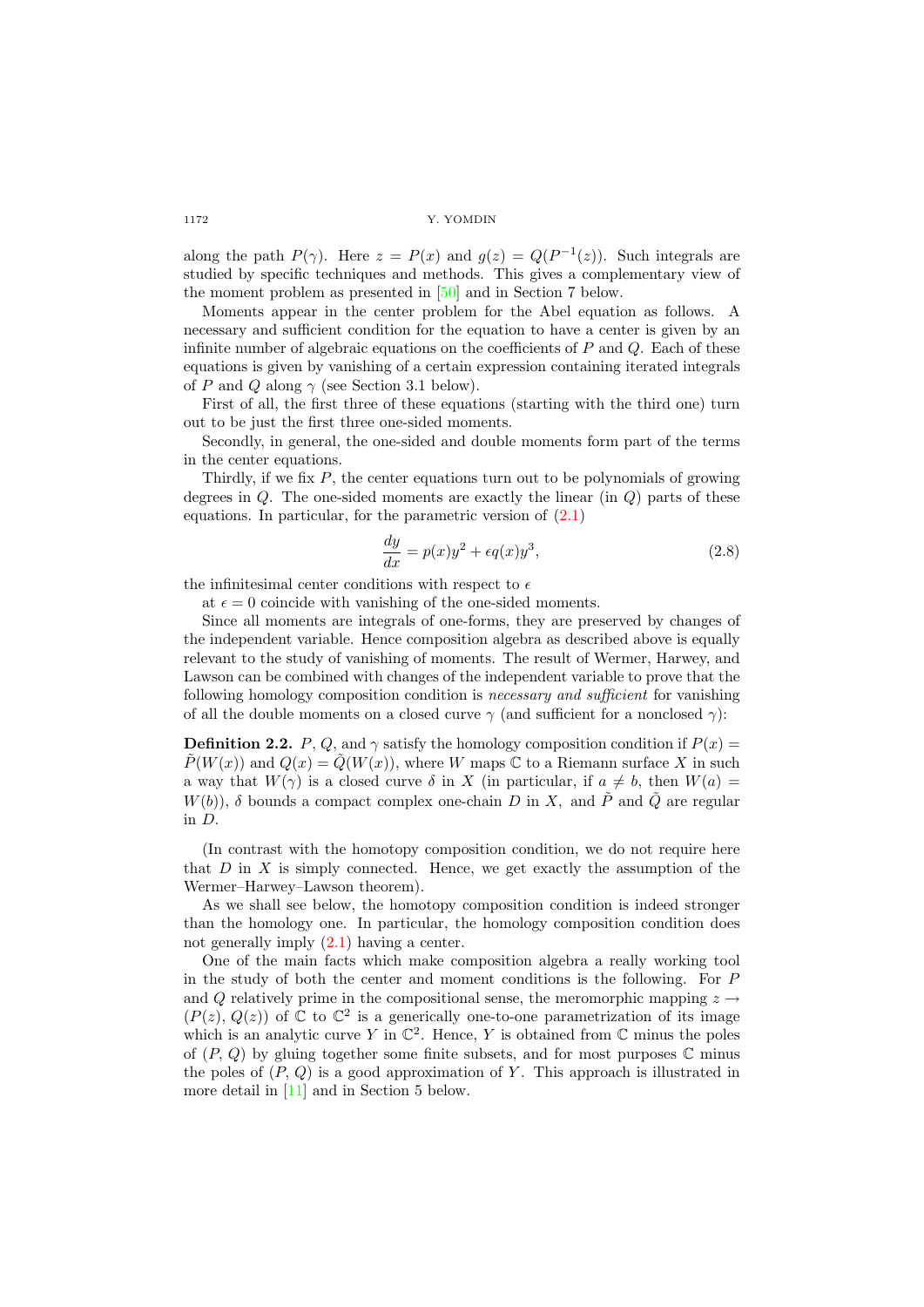2.4. Relation to the classical center-focus problem. The center problem for the Abel differential equation [\(2.1\)](#page-3-0) is closely related to the classical center-focus problem for the homogeneous polynomial vector fields  $(1.1)$  on the plane (see, e.g., [\[56\]](#page-27-0), [\[67\]](#page-28-0)). Let  $F(x, y)$  and  $G(x, y)$  be polynomials in x and y of degree d. Consider the system of differential equations

<span id="page-6-0"></span>
$$
\begin{cases}\n\dot{x} = -y + F(x, y), \\
\dot{y} = x + G(x, y).\n\end{cases}
$$
\n(2.9)

A solution  $x(t)$ ,  $y(t)$  to [\(2.9\)](#page-6-0) is said to be closed if it is defined in the interval [0,  $t_0$ ] and  $x(0) = x(t_0)$ ,  $y(0) = y(t_0)$ . The system has a center at the origin if its all solutions around zero are closed. The classical center-focus problem is to find conditions on F and G which are necessary and sufficient for the system  $(2.9)$  to have a center at the origin.

It was shown in [\[25\]](#page-26-8) that system [\(2.9\)](#page-6-0) with homogeneous F and G of degree d can be reduced to the trigonometric Abel equation

<span id="page-6-1"></span>
$$
\frac{d\rho}{d\theta} = p(\theta)\rho^2 + q(\theta)\rho^3, \qquad \theta \in [0, 2\pi],
$$
\n(2.10)

where  $p(\theta)$  and  $q(\theta)$  are polynomials in sin  $\theta$  and  $\cos \theta$  of degrees  $d+1$  and  $2d+2$ . respectively. Thus, [\(2.9\)](#page-6-0) has a center if and only if all solutions  $\rho = \rho(\theta)$  to [\(2.10\)](#page-6-1) are periodic on [0,  $2\pi$ ], i.e., satisfy  $\rho(0) = \rho(2\pi)$ .

In its turn, the trigonometric Abel equation  $(2.10)$  can be transformed by an exponential substitution into the equation  $(2.1)$  with P and Q being Laurent polynomials on the unit circle  $S<sup>1</sup>$ . We investigate this specific situation in Section 6 below. However, much less can be said in this case than in the case of a polynomial Abel equation on the interval considered in Section 3. This is because our understanding of one-sided moments on a closed curve is at present insufficient.

Although the center problem on an interval (or, in general, on a non-closed curve) stated in Section 2.1 above does not correspond directly to the classical center-focus problem, it is of interest by its own; this problem has been extensively investigated in [\[4\]](#page-25-2), [\[26\]](#page-26-0), [\[27\]](#page-26-9), [\[28\]](#page-26-10), [\[29\]](#page-26-11), [\[45\]](#page-27-7) and in other publications.

It is a general belief that the center problem for the polynomial Abel equation [\(2.1\)](#page-3-0) on the interval manifests all the main difficulties involved in the classical problem, while some technical details are possibly simplified.

## 3. Local Center Conditions

In this section, which presents the results of  $[10]$ , we restrict ourselves to the case of the polynomial Abel equation  $(2.1)$  on an interval. The main result is that, for a fixed generic  $P$ , the center and composition conditions coincide locally with respect to  $\Omega$ .

This follows from the fact that the moment and center conditions turn out to be very closely related, namely, the center equations can be considered as a nonlinear deformation of the moment equations preserving the composition subspace.

More precisely, for a fixed P, vanishing of the moments  $m_k$  in  $(2.6)$  gives linear equations on Q. On the other hand, the center conditions can be transformed into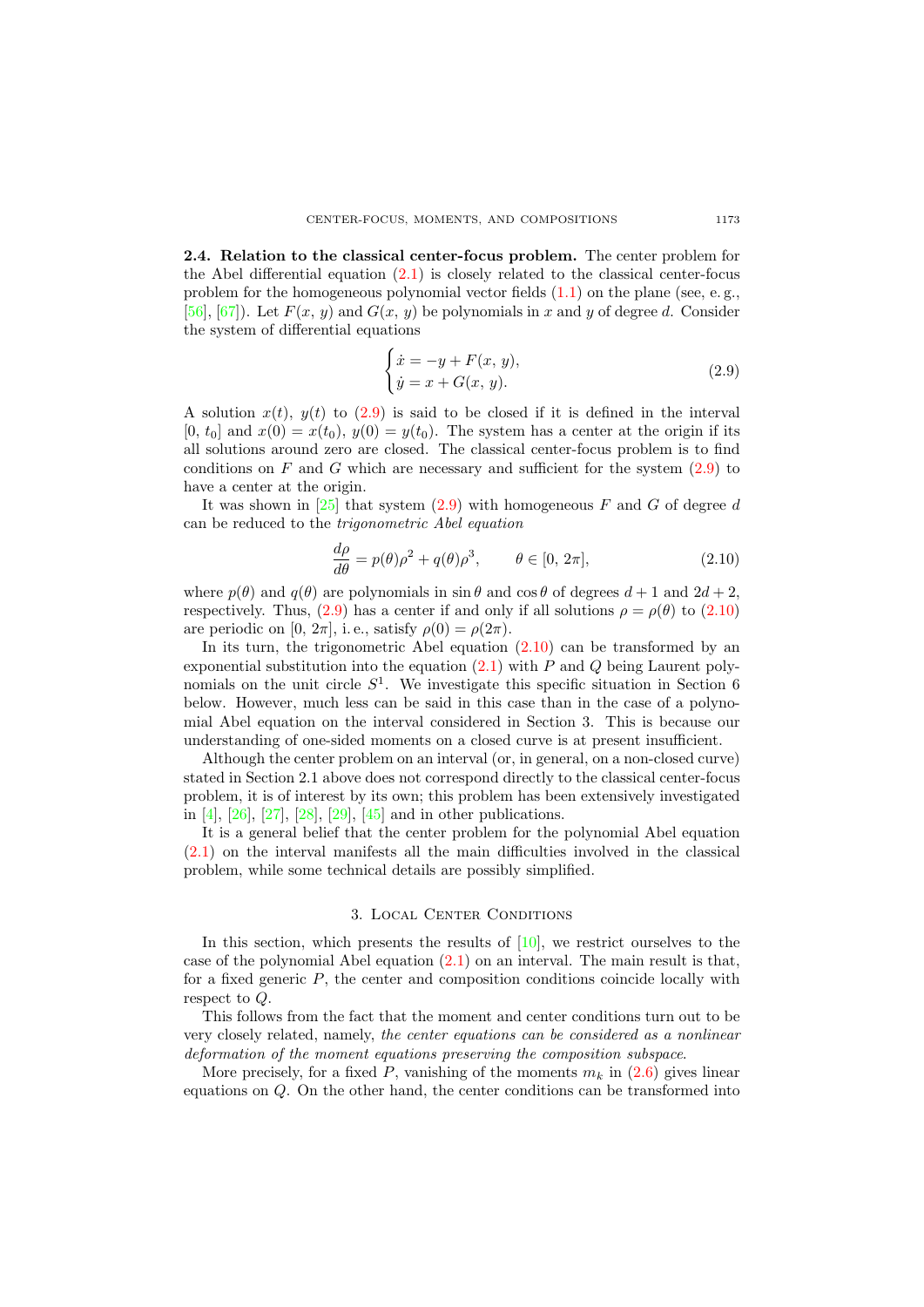a sequence of nonlinear equations on  $Q$  (see Section 3.1 below). It turns out that the linear parts of the center equations are the moment equations. Here composition comes in: for a so-called "definite"  $P$  (see below), the set of  $Q$  satisfying the moment equations is a linear subspace  $\mathcal L$  defined by the composition condition. Now, the decisive observation is that the composition condition implies vanishing of each of the non-linear terms separately in the center equations.

Hence, the linear parts of the center equations define the zero subspace  $\mathcal{L}$ , while all the non-linear terms of these equations vanish on  $\mathcal{L}$ .

It is a simple fact of commutative algebra (a kind of Nakayama lemma; see, e. g., [\[37,](#page-27-15) Chapter 4, Lemma 3.4]) that, locally, the set of zeroes of the center equation is  $\mathcal L$  and that the local ideal generated by the center equations coincides with the ideal generated by the moment equations.

To formulate the result more accurately, we have to adapt the general notions introduced above to our specific situation. In this section, we always assume that  $P(x)$  and  $Q(x)$  are polynomials in a complex variable x. In this setting, a sufficient condition for the equation  $(2.1)$  to have a center at  $(a, b)$  (and along any curve  $\gamma$ , since  $P(x)$  and  $Q(x)$  are polynomials) is given by the following form of the composition condition:

<span id="page-7-0"></span>
$$
P(x) = \tilde{P}(W(x)), \qquad Q(x) = \tilde{Q}(W(x)), \tag{3.1}
$$

where  $\tilde{P}$ ,  $\tilde{Q}$ , and W are polynomials and  $W(a) = W(b)$ . Indeed, if the compo-sition condition [\(3.1\)](#page-7-0) is satisfied, then  $P(x)$ ,  $Q(x)$ , and  $\gamma$  satisfy the homotopy composition condition of Definition 2.1 above, and hence  $(2.1)$  has a center.

The *composition conjecture* (see [\[4\]](#page-25-2), [\[19\]](#page-26-12), [\[20\]](#page-26-13), [\[26\]](#page-26-0)) is that  $(3.1)$  is a necessary and sufficient condition for  $(2.1)$  to have a center. For P and Q of small degrees and of certain special forms, this conjecture has been proved in [\[4\]](#page-25-2), [\[20\]](#page-26-13), [\[21\]](#page-26-1), [\[22\]](#page-26-14), [\[23\]](#page-26-15), [\[27\]](#page-26-9), [\[12\]](#page-26-16), [\[8\]](#page-25-7), [\[9\]](#page-25-4).

In the setting under consideration, the moment condition takes the form

<span id="page-7-1"></span>
$$
m_k = \int_a^b P^k(x)q(x)dx = 0, \qquad k = 0, 1, .... \qquad (3.2)
$$

**Definition 3.1.** A polynomial P is called definite (with respect to  $(a, b)$ ) if, for any polynomial  $Q$ , the moment condition  $(3.2)$  implies the composition condition [\(3.1\)](#page-7-0).

All polynomials  $P$  up to degree 5 are definite, as well as all indecomposable  $P$ (for every  $a \neq b$ ), all P with  $P'(a) \neq 0$ ,  $P'(b) \neq 0$ , etc. (see Section 7 and the addendum for a more detailed discussion). √

The Chebyshev polynomial  $T_6$  is not definite with respect to  $a = -$ The Chebyshev polynomial  $T_6$  is not definite with respect to  $a = -\sqrt{3}/2$  and  $b = \sqrt{3}/2$  (see [\[47\]](#page-27-8) and the addendum).

(There is an incorrect claim in  $[24]$  that any  $P$  is definite.)

The following theorem is the main result of  $[10]$ .

**Theorem 3.1.** For a fixed definite  $P$  and for a fixed degree d, there exists an  $\epsilon = \epsilon(P, d) > 0$  such that, for any Q of degree d with  $||Q|| \leq \epsilon$ , the center and composition conditions coincide.

A sketch of the proof of Theorem 3.1 is given in Section 3.1.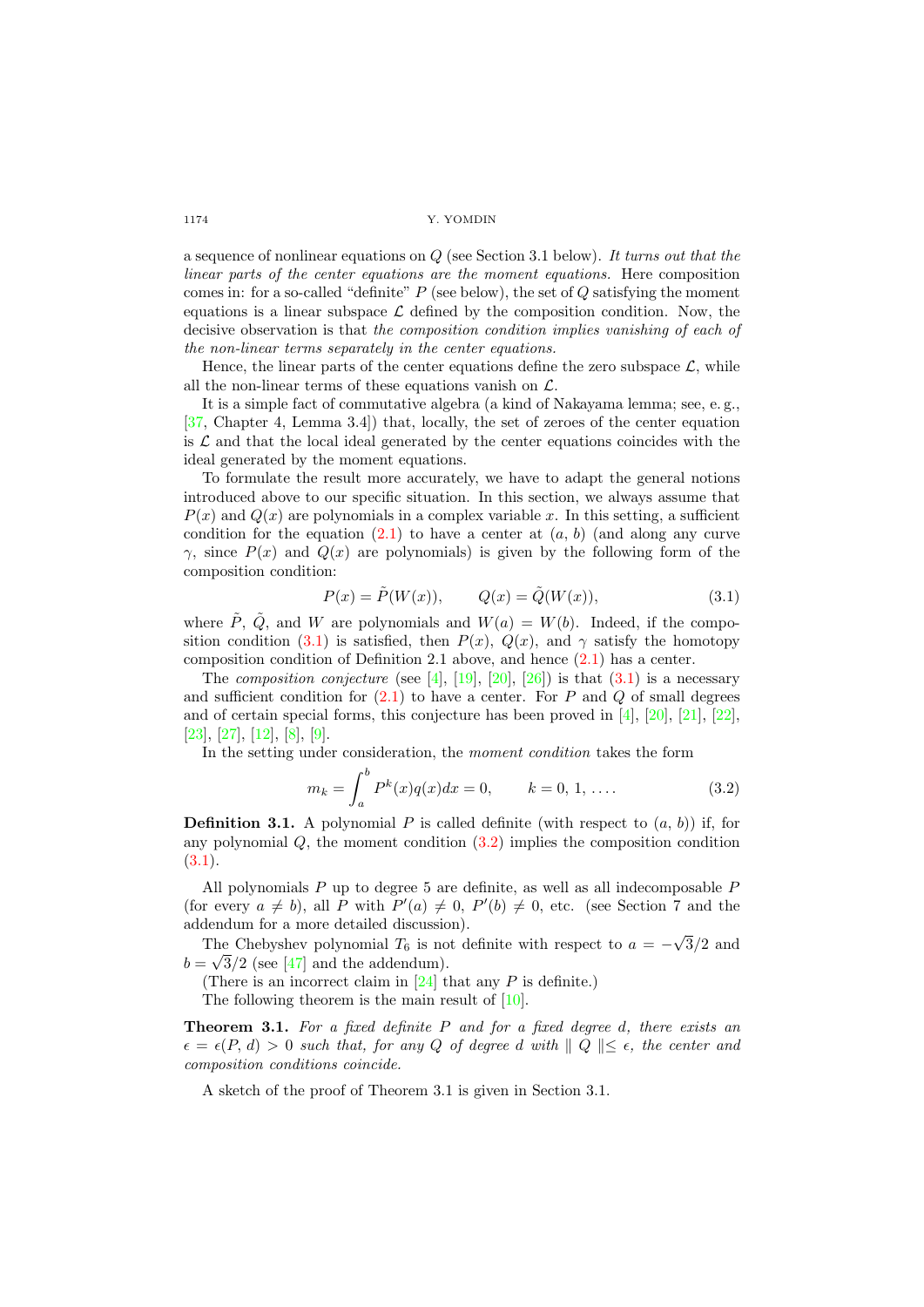**Remark.** In the recent paper  $[64]$ , an interesting analysis of the center problem for the Abel differential equation is presented, which is partly similar to our approach. In particular, Theorem 5.6 of [\[64\]](#page-28-7) is essentially a special case of our theorem 3.1 for P of degree 2. Although, formally, the statement of Theorem 5.6 of  $[64]$  is weaker (it does not guarantee the uniformity of the "locality size" with respect to the polynomials Q of a fixed degree), we believe that the proof of Theorem 5.6 of [\[64\]](#page-28-7) essentially provides the uniform bound.

The approach developed in [\[10\]](#page-26-4) allows us to compute also the local Bautin ideal of  $(2.1)$  (i.e., the ideal in the local ring of polynomials in the coefficients of  $Q$ generated by the Taylor coefficients of the Poincar´e return mapping; see Section 3.1 below). For a definite P, this ideal turns out to be generated by the moments  $m_k$ (considered as polynomials in the coefficients of  $Q$ ). In particular, this implies an explicit bound on the "cyclicity" of the zero solution to [\(2.1\)](#page-3-0), i. e., on the number of "periodic" solutions y (with  $y(a) = y(b)$ ) which can bifurcate from the zero solution.

To be more precise, for a definite  $P$ , we define the moment Bautin index  $N(P, d)$ as follows.

**Definition 3.2.** The moment Bautin index  $N(P, d)$  is the minimal number of the moments  $m_k = \int^b$ a  $P^{k}(x)q(x)dx$  whose vanishing implies the composition condition [\(3.1\)](#page-7-0) for any Q with deg  $Q \leq d$ .

The moment Bautin index is explicitly known for deg  $P \leq 3$  (see [\[22\]](#page-26-14), [\[23\]](#page-26-15),  $[8]$ . Under the assumption that all the roots of P are different, it is equal to  $[\deg Q/\deg P] + 1$ . For real P and Q,  $N(P, d)$  can be expressed explicitly through the degree of P and  $d = \deg Q$  by using the standard techniques of moments and elimination of quantors in real algebraic geometry (see [\[24\]](#page-26-17), [\[66\]](#page-28-3)). In general, the existence of  $N(P, d)$  follows from the stabilization of decreasing sequence of linear subspaces (the zero sets of the sequence of the moment equations) in the space of the coefficients of Q. A natural conjecture is that  $N(P, d)$  always depends only on the degree of P and on d. We discuss the computation of  $N(P, d)$  in more detail in Section 4.

Let a definite P and deg  $Q = d$  be fixed, and let  $\epsilon = \epsilon(P, d) > 0$  be as defined in Theorem 3.1. The following result is obtained in [\[10\]](#page-26-4) by the techniques of [\[33\]](#page-26-18), [\[34\]](#page-26-19).

**Theorem 3.2.** There is a  $\delta = \delta(P, d) > 0$  such that, for any Q with  $||Q|| \leq \epsilon$ , the number of solutions y to [\(2.1\)](#page-3-0) satisfying  $y(a) = y(b)$  and  $|y(a)| \leq \delta$  does not exceed  $N(P, d)$ .

3.1. Center equations. A classical approach to determining the center-focus conditions for the Abel equation  $(2.1)$  is to seek its solutions in the form of the power series representing the Poincaré first return map

<span id="page-8-0"></span>
$$
y(x, y_a) = y_a + \sum_{k=2}^{\infty} v_k(x, \lambda) y_a^k,
$$
 (3.3)

where  $y(a, y_a) = y_a$  is the initial value at the point a and  $\lambda = (\lambda_1, \lambda_2, \dots)$  is the (finite) set of the coefficients of p and q. We shall write  $v_k(x)$  for short. Then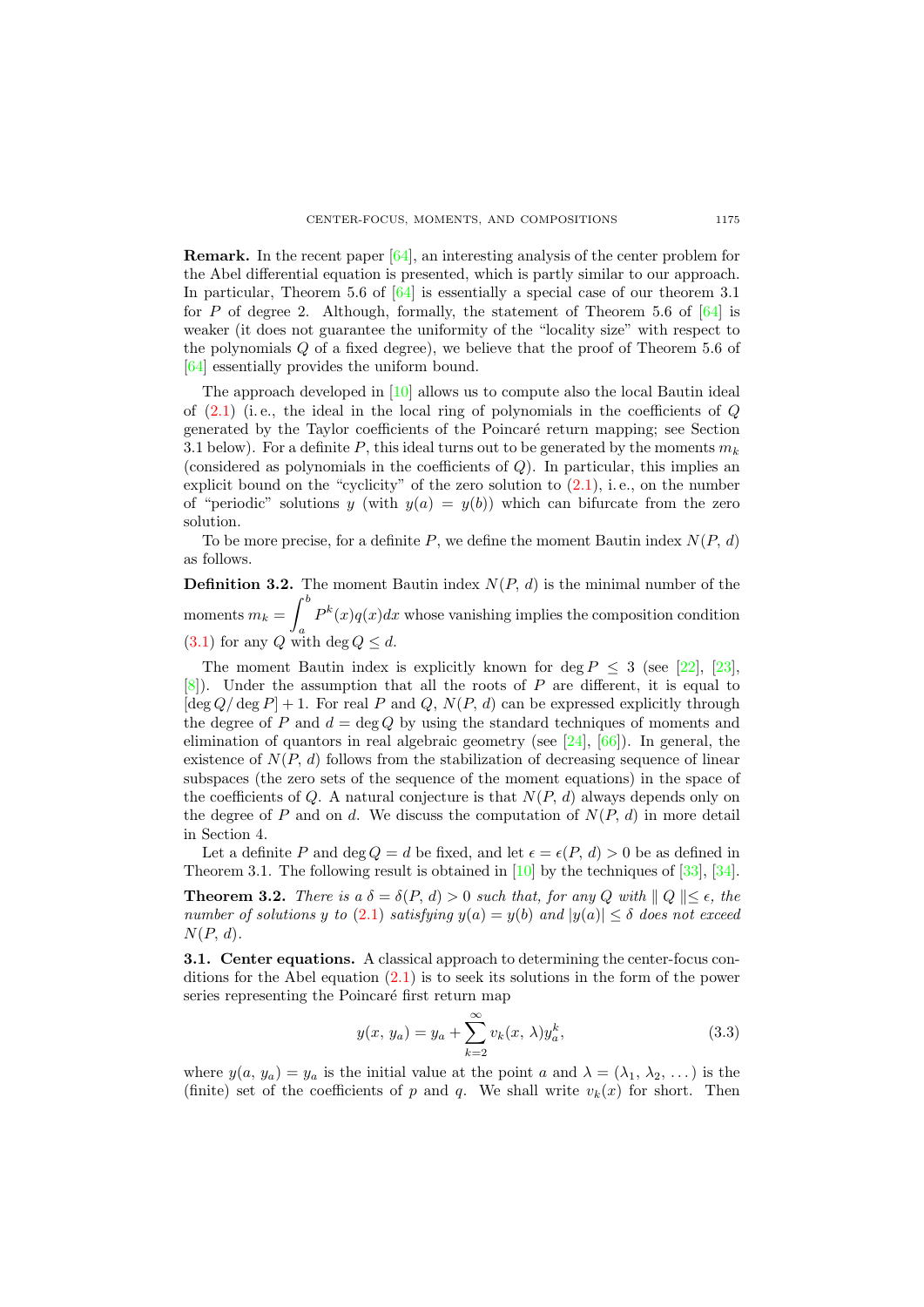$y(b) = y(b, y_a) = y_a + \sum_{k=2}^{\infty} v_k(b)y_a^k$  and, hence, the condition  $y(b) \equiv y(a)$  is equivalent to  $v_k(b) = 0$  for  $k = 2, 3, \ldots, \infty$ .

It is easy to show (by substituting of the expansion  $(3.3)$  into the equation  $(2.1)$ ) that  $v_k(x)$  satisfy the recurrence relations

<span id="page-9-0"></span>
$$
\begin{cases}\nv_0(x) \equiv 0, \\
v_1(x) \equiv 1, \\
v_n(0) = 0, \\
v'_n(x) = p(x) \sum_{i+j=n} v_i(x)v_j(x) + q(x) \sum_{i+j+k=n} v_i(x)v_j(x)v_k(x), \quad n \ge 2.\n\end{cases}
$$
\n(3.4)

It was shown in [\[19\]](#page-26-12) that, in fact, the recurrence relations [\(3.4\)](#page-9-0) can be linearized; to be more precise the ideals  $I_k = \{v_1, v_2, \ldots, v_k\}$  are generated by  $\{\psi_1(x), \ldots, \psi_k(x)\}\,$ , where  $\psi_k(x)$  satisfy the linear recurrence relations

$$
\begin{cases}\n\psi_0(x) \equiv 0, \\
\psi_1(x) \equiv 1, \\
\psi_n(0) = 0, \\
\psi'_n(x) = -(n-1)\psi_{n-1}(x)p(x) - (n-2)\psi_{n-2}(x)q(x), \quad n \ge 2,\n\end{cases}
$$
\n(3.5)

which are much more convenient than  $(3.4)$ .

Now, we see that each  $v_k(x)$  can be written as a sum of iterated integrals of the form

<span id="page-9-1"></span>
$$
\text{const}\cdot\int q\int p\ldots\int p\int q
$$

(the order and the number of the integrands  $p$  and  $q$  vary). An explicit analysis of these expressions is not easy. Integration by parts can be used to simplify them, but it leads to a "word problem", which has been analyzed only partly (and for the recurrence relation [\(3.4\)](#page-9-0)) in [\[28\]](#page-26-10), [\[29\]](#page-26-11). Under the assumption that  $P(a) = Q(a) = 0$ , the first seven equations have the form (see, e.g.,  $[24]$ )

$$
0 = P(b), \quad 0 = Q(b), \quad 0 = m_1, \quad 0 = m_2,
$$
  

$$
0 = m_3 - \frac{1}{2} \int_a^b pQ^2, \quad 0 = m_4 - 2 \int_a^b PpQ^2,
$$
  

$$
0 = m_5 - \int_a^b \frac{1}{2}Q^3p + 23P^3Qq - 77 \int_a^b P^2(t)q(t)dt \int_a^t Pq.
$$

The following theorem summarizes the relevant facts about the center equations.

Theorem 3.3. The degrees of the center equations considered as polynomials in the coefficients of Q grow linearly with slope  $\frac{1}{2}$ . The linear terms of these equations are the moments  $m_k$ . If the composition condition [\(3.1\)](#page-7-0) is satisfied, then each term in the center equations vanishes.

The following result is essentially a version of the Nakayama Lemma from commutative algebra (see, e. g., [\[37,](#page-27-15) Chapter 4, Lemma 3.4]) adapted to our situation.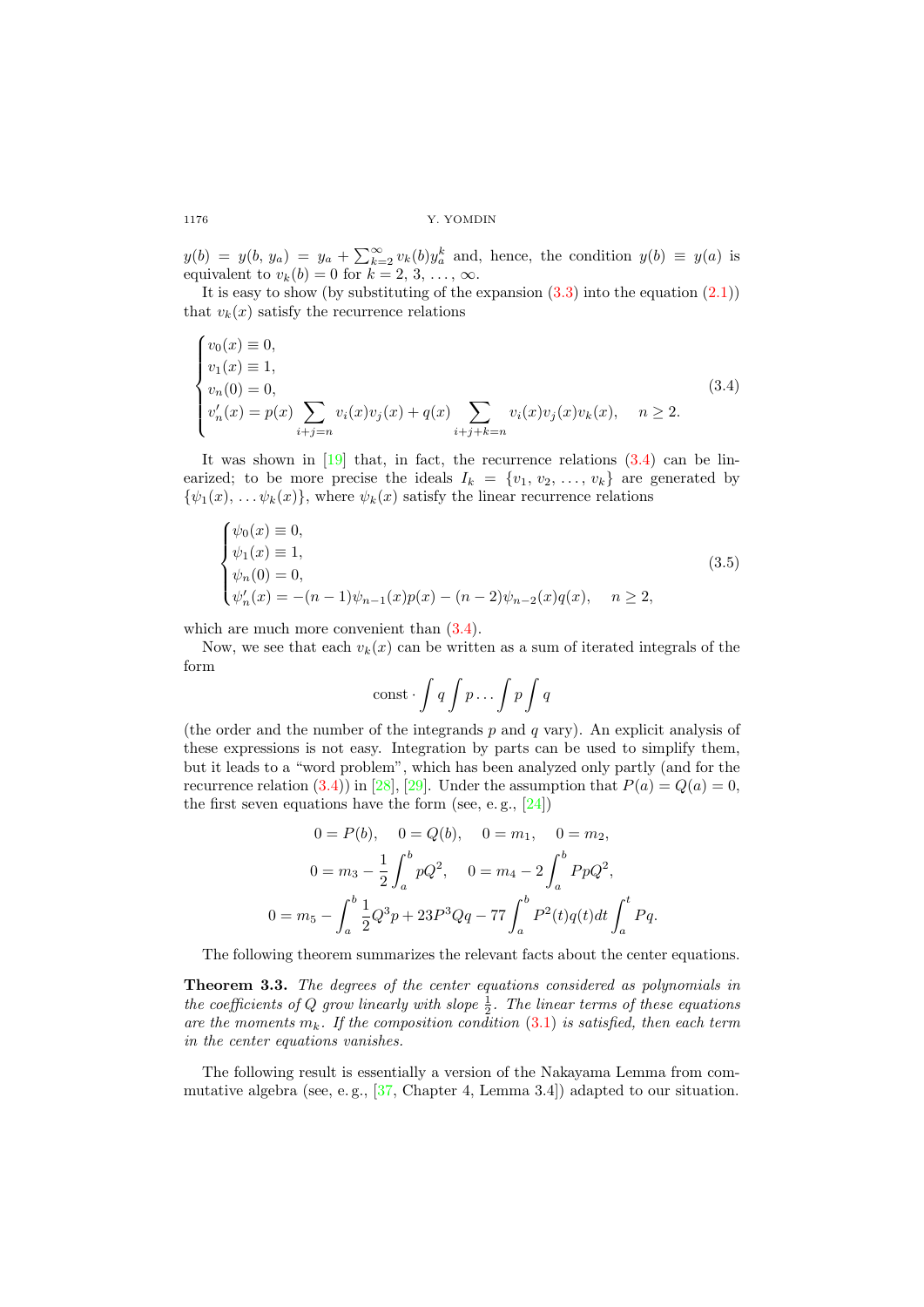**Lemma 3.1.** Let  $f_1, \ldots, f_m$  be polynomials in n complex variables. Suppose that  $f_i = f_i^1 + \underline{f}_i^2$  for  $i = 1, \ldots, m$ , where all  $f_i^1$  are homogeneous of degree  $d_1$  and all terms of  $f_i^2$  have degrees greater than  $d_1$ .

*Let*  $C = \{f_1 = 0, ..., f_m = 0\}$  and  $C^1 = \{f_1^1 = 0, ..., f_m^1 = 0\}$ . Assume in addition that  $f_1^1, \ldots, f_m^1$  generate the ideal  $I_1$  of the set  $C^1$  and that each  $f_i^2$ vanishes on  $C^1$ .

Then there exists an  $\epsilon > 0$  such that, for the ball  $B_{\epsilon}$  in  $\mathbb{C}^m$ ,

- (i)  $C \cap B_{\epsilon} = C^1 \cap B_{\epsilon};$
- (ii) the ideals  $I = \{f_1, \ldots, f_m\}$  and  $I_1 = \{f_1^1, \ldots, f_m^1\}$  in the ring of holomorphic functions on  $B_{\epsilon}$  coincide.

We apply this lemma to the center equations with  $f_i^1 = m_i$ . Since, for a definite P, the moment equations imply composition,  $C^1$  is the linear subspace  $\mathcal L$  of the space of polynomials Q consisting of all Q satisfying the composition condition [\(3.1\)](#page-7-0). The moments  $m_i$ , being linear equations defining this subspace  $\mathcal{L}$ , also generate its ideal. By Theorem 3.3, the higher-order terms in the center equations vanish on  $C^1$ . Lemma 3.1 implies now our main results, Theorem 3.1 and Theorem 3.4 concerning the Bautin ideals (see below).

Let  $B_{\epsilon}$  denote the ball of radius  $\epsilon$  in the space of polynomials Q of degree d. Consider the ring  $R_{\epsilon}$  of holomorphic functions on  $B_{\epsilon}$ . The Bautin ideal in  $R_{\epsilon}$  is the ideal I in  $R_{\epsilon}$  generated by all Taylor coefficients  $v_2, v_3, \ldots$  of the Poincaré first return mapping which are considered as polynomials in the coefficients of Q. The minimal number b of polynomials  $v_i$  generating I (i.e., such that  $I = \langle v_2, \ldots, v_b \rangle$ ) is called the Bautin index (see, e. g., [\[53\]](#page-27-16)).

**Theorem 3.4.** The Bautin ideal I coincides with the ideal J generated by all moments  $m_i$ . It is in fact generated by  $v_2, \ldots, v_{N+3}$  or by  $m_1, m_2, \ldots, m_N$  (N =  $N(P, d)$  was defined above). In particular, the Bautin index b coincides with the moment Bautin index  $N(P, d)$  plus 3.

In Section 6, we return to the approach of the present section, applying it to the center conditions on a closed curve.

## 4. The Quantitative Moment Problem

This problem is a natural generalization of the original moment problem, and it can be considered for each of the specific settings discussed in this paper. In what follows, we restrict ourselves to the following specific questions:

- (a) What are bounds for the moment Bautin index  $N(P, d)$ ?
- (b) What is the "deviation" of Q from the composition condition for a definite P if the first  $N(P, d)$  moments are not exactly zero but small?

Both these questions are directly motivated by the local center conditions of Section 3. An explicit answer gives an explicit bound for locality in the local center conditions. We believe that the above "quantitative" questions are important for themselves, in particular, because of the central role played by the moment conditions in complex analysis.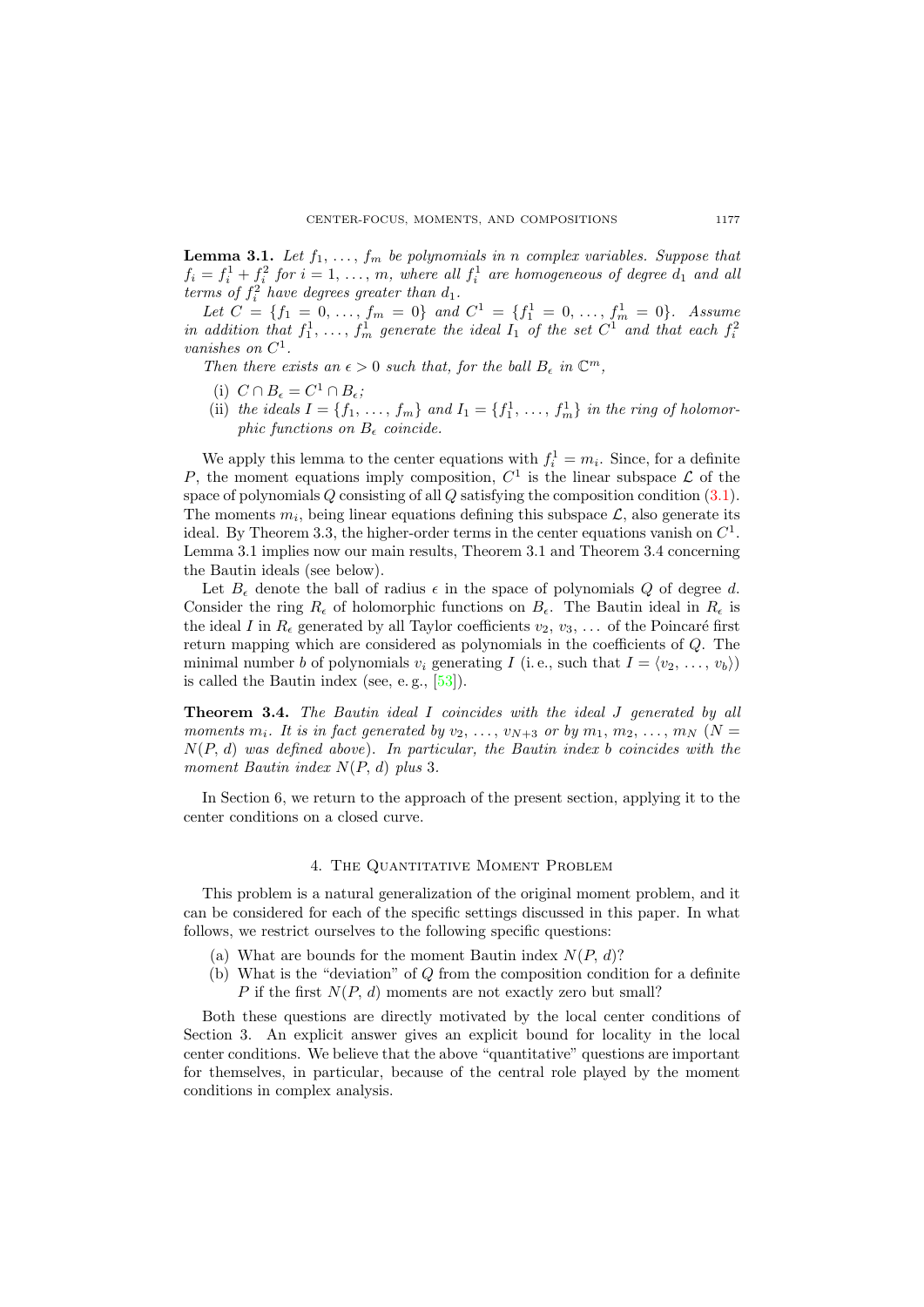Below, we discuss some cases where explicit answers can be given. In each of these situations, the questions (a) and (b) are treated together.

If P, Q, and the integration interval are real, we can use the techniques of real moments [\[1\]](#page-25-8), [\[24\]](#page-26-17), [\[66\]](#page-28-3). The change of variables  $P(x) = s$  gives the standard moments  $m_k = \int_J s^k g(s) ds$ , where J is the interval between max  $P(x)$  and min  $P(x)$ on [a, b] and  $g(s)$  is the sum of  $(q/p)(P^{-1}(s))$  over all values of  $P^{-1}(s)$  in the interval [a, b]. For P and Q of fixed degrees,  $g(s)$  is a semi-algebraic function of fixed "combinatorial complexity" (degree), and the maximal possible number N of its zeroes on J can be estimated explicitly (see [\[66\]](#page-28-3)). Assume for simplicity that  $g(s)$  has only simple zeroes. Then  $N(P, d)$  cannot exceed  $N + 1$ . Indeed, we can construct a real polynomial  $h(s)$  of degree N whose zeroes coincide with the zeroes of  $g(s)$  and which has the same sign as  $g(s)$  between zeroes. Hence  $\int_J h(s)g(s)ds$ is positive. But this integral is a linear combination of the first  $N + 1$  moments. Therefore, if these first  $N + 1$  moments vanish, then  $g(s)$  must vanish identically on J, which implies vanishing of the rest of the moments. (Note that vanishing of  $g(s)$  is a version of the sum-of-branches vanishing condition considered in Section 7 and in the addendum).

This argument can be put in a quantitative form by using Markov–Bernsteintype inequalities for polynomials and algebraic functions. In this way, an explicit answer to the second question can also be obtained. The detailed proofs are given in [\[66\]](#page-28-3).

For a P of degree 2, a convenient method for analyzing one-sided moments has been suggested in  $[8]$ . It consists in a representation of Q essentially via the basis of the ring of polynomials in  $x$  considered as a module over the polynomials in  $P$ . In this basis (for  $P$  of degree 2), the moment equations have a very simple matrix representation. As a result, both questions (a) and (b) can be answered:  $N(P, d)$  $=$  [deg  $Q/2$ ], and the bounds in question (b) can be explicitly written. However, for higher degrees of  $P$ , the matrices become much more complicated, and only partial results can be obtained by this method; see [\[8\]](#page-25-7), [\[10\]](#page-26-4) for details.

In [\[15\]](#page-26-20), [\[16\]](#page-26-21), [\[20\]](#page-26-13), [\[21\]](#page-26-1), [\[22\]](#page-26-14), [\[23\]](#page-26-15), an algebraic method for analyzing vanishing of the moments has been developed. This method introduces a rather delicate algebraic techniques, which relate moments of different orders. Recently, this method has been extended in [\[17\]](#page-26-3) to produce quantitative information on "near-vanishing" moments. In particular, the following result is obtained in [\[17\]](#page-26-3). Consider the "moment polynomials"  $m_k(x)$  defined by

$$
m_k(x) = \int_a^x P^k(t)q(t)dt.
$$
\n(4.1)

**Theorem 4.1.** Let P be a polynomial of degree m. Suppose that  $2l \ge m+1$  and  $x_1, \ldots, x_l$  are l different zeroes of P. Then, for any Q of degree d, vanishing of  $N(P, d) = [d/(2l - m)] + 1$  moments  $m_k(x)$  at all the points  $x_1, \ldots, x_l$  implies the composition condition. If not all of these moments vanish, then the deviation of Q from the composition condition can be estimated through the maximum of the absolute values of  $m_k(x_i)$ , where  $k = 0, 1, ..., N(P, d)$  and  $j = 1, ..., l$ .

In particular, this theorem gives explicit answers to questions (a) and (b) for P of degree 2 or 3.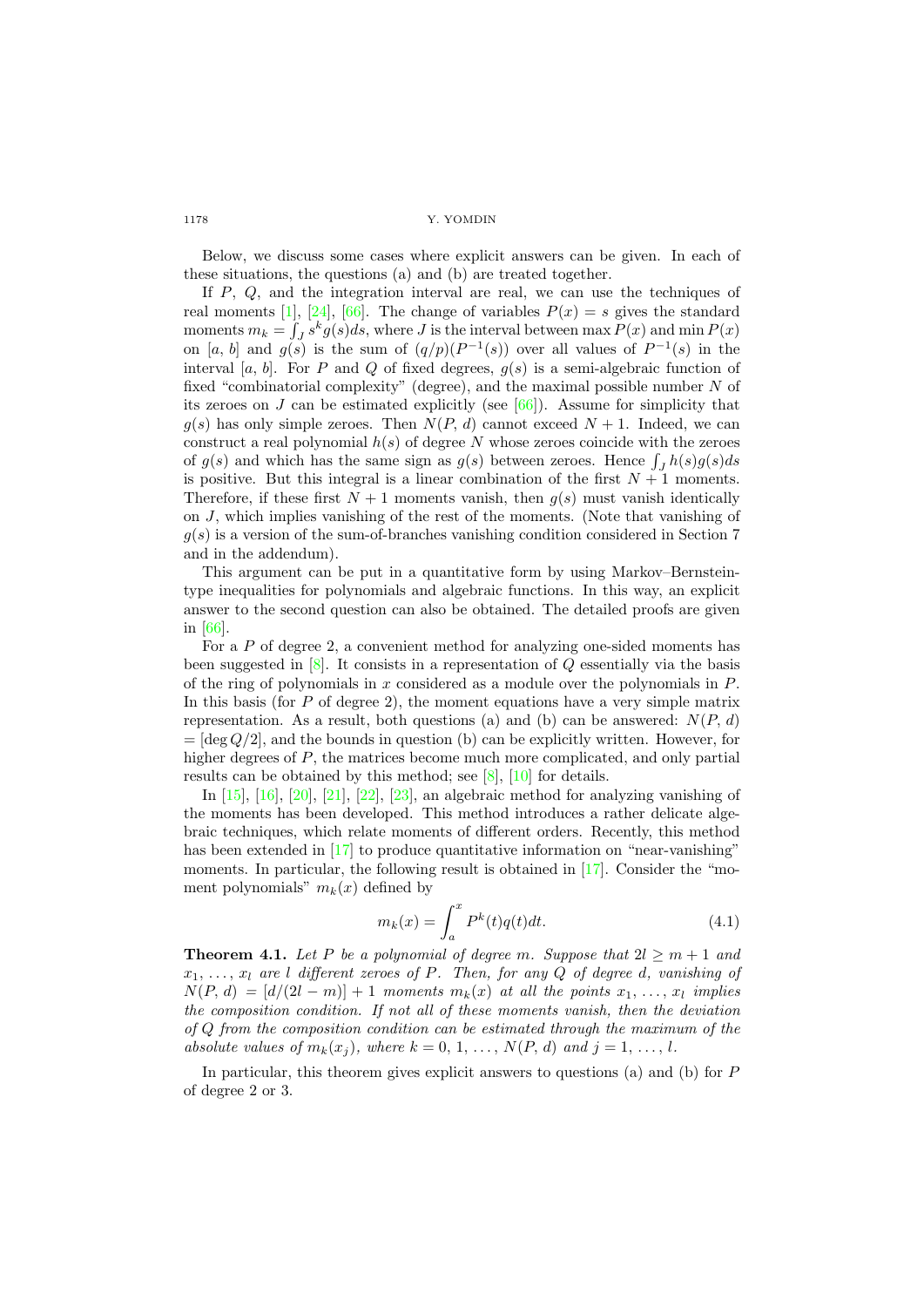#### 5. Double Moments of Rational Functions on a Closed Curve

In this section, the results of  $[13]$ ,  $[11]$  are discussed. The main result is a simple and constructive necessary and sufficient condition for vanishing of double moments obtained by combining the composition approach with the general Wermer–Harwey–Lawson theorem.

Assume that P and Q are rational functions and consider, as above, the double moments

<span id="page-12-0"></span>
$$
m_{i,j} = \int_{\gamma} P^i(x)Q^j(x)dQ, \qquad i, j = 0, 1, ..., \qquad (5.1)
$$

where  $\gamma$  is a path, closed or non-closed.

The classical result of Wermer, Harwey, and Lawson [\[60\]](#page-28-5), [\[61\]](#page-28-6), [\[2\]](#page-25-6), [\[38\]](#page-27-14) implies that, if the image of  $\gamma$  under the map  $z \to P(z)$ ,  $Q(z)$  is closed, then vanishing of all the moments  $m_{i,j}$  is equivalent to the condition that the image of the curve  $\gamma$ under  $(P, Q)$  bounds a compact analytic one-chain in  $\mathbb{C}^2$ .

It is easy to see that, if  $P$  and  $Q$  are rational functions, this one-chain is a part of the rational curve Y in  $\mathbb{C}^2$  parametrized by P and Q:

$$
\varphi = (P, Q) \colon \mathbb{C}P^1 \to Y \subseteq \mathbb{C}^2. \tag{5.2}
$$

So the Wermer–Harwey–Lawson theorem says that the moments  $m_{i,j}$  vanish if and only if the curve  $(P, Q)(\gamma)$  is homologous to zero in Y. In turn, the Lüroth theorem (see, e.g.,  $[57]$  and Section 10.1 in the addendum) connects the topological properties of  $\varphi = (P, Q)$  with a composition representation of the functions P and Q.

**Definition 5.1.** A rational function W of maximal degree such that  $P(z)$  =  $\tilde{P}(W(z))$  and  $Q(z) = \tilde{Q}(W(z))$  for some rational  $\tilde{P}$  and  $\tilde{Q}$  is called a composition greatest common divisor (CGCD) of  $P$  and  $Q$ . If the degree of  $W$  is 1, then P and Q are called relatively prime (in the composition sense).

The Lüroth theorem implies that the degree of  $\varphi = (P, Q)$  is equal to the degree of a CGCD  $W$  of  $P$  and  $Q$ . In particular, for  $P$  and  $Q$  relatively prime in the composition sense, this mapping is a birational isomorphism. This provides a complete topological description of the affine curve  $Y$ . Indeed, for a generic point  $y \in Y$ , the preimage  $\varphi^{-1}(y)$  consists of one point. There is a finite number of points  $y_1, \ldots, y_l \in Y$  which have more than one preimage under  $\varphi$ . Let  $\varphi^{-1}(y_m) =$  ${x_{m1}, \ldots, x_{mn_m}}.$ 

Finally,  $\varphi$  takes each pole of P or Q in  $\mathbb{C}P^1$  to a point of Y "at infinity". Let us denote these poles by  $p_1, \ldots, p_r, q_1, \ldots, q_s$ , respectively. We obtain the following result.

**Lemma 5.1.** An affine curve  $Y \subseteq \mathbb{C}^2$  is homeomorphic (under  $\varphi = (P, Q)$ ) to  $U = \mathbb{C}P^1 \setminus \{p_1, \ldots, p_r, q_1, \ldots, q_s\}$  with the points  $\{x_{m1}, \ldots, x_{mn_m}\}\$  glued together for each  $m = 1, \ldots, l$ .

It remains to note that a closed curve  $\gamma$  considered as a curve in  $\mathbb{C}P^1$  is homologous to zero in U if and only if all the poles of P and Q lie on one side of  $\gamma$  (i.e., the rotation index of  $\gamma$  around each pole of P and Q is zero).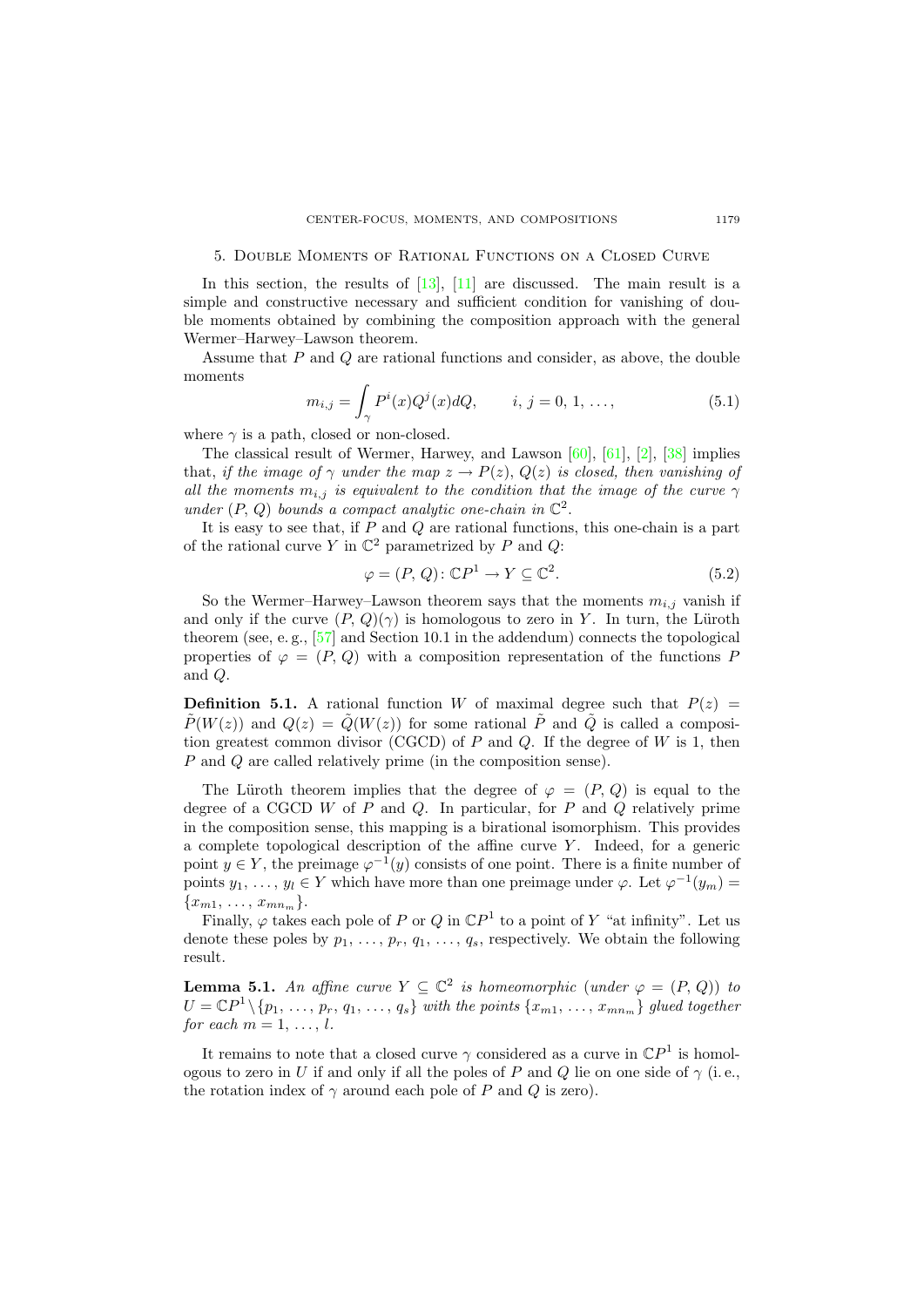We obtain the following criterion for vanishing of double moments on a closed curve  $\gamma$ .

**Theorem 5.1.** Let P and Q be relatively prime (in the composition sense) rational functions. Then  $m_{ij} = 0$  for all i,  $j \geq 0$  if and only if all the poles of P and Q lie on one side of  $\gamma$ .

Now, consider the case where  $P$  and  $Q$  are not assumed to be relatively prime. Let W be the CGCF of P and Q, i.e.,  $P = \tilde{P}(W)$  and  $Q = \tilde{Q}(W)$ , where deg  $W > 1$ and  $\tilde{P}$  and  $\tilde{Q}$  are relatively prime rational functions.

**Theorem 5.2.** For P and Q as above,  $m_{ij} = 0$  for all i,  $j \ge 0$  if and only if all the poles of  $\tilde{P}$  and  $\tilde{Q}$  lie on one side of  $W(\gamma)$ .

These results can be considered as an interpretation for rational P and Q of the homological composition condition above.

# 6. The Center Problem on a Closed Curve

In many aspects, the center problem on a closed curve is similar to the one considered in Section 3. In particular, the center equations and their relation to one-sided moments remain exactly the same as above. The main difference is that, at present, we have no description of one-sided moments on a closed curve, and hence we cannot make a general conclusion that their vanishing implies vanishing of higher-degree terms in the center equations. Consequently, the general approach of Section 3 can be applied only to special cases of the Abel equation on closed curve.

One such special example is given by the equation

<span id="page-13-1"></span><span id="page-13-0"></span>
$$
y' = y^2 + q(x)y^3 \tag{6.1}
$$

on the unit circle  $S^1$ . Here  $P = x$ , and vanishing of the one-sided moments

$$
m_k = \int_{S^1} x^k q(x) dx, \qquad k = 0, 1, \dots \tag{6.2}
$$

implies that  $q(x)$  is holomorphic inside the unit disk. In turn, this implies vanishing of all the multiple integrals in the center equations. Hence, the approach of Section 3 applies, and, restricting  $Q$  to say, the Laurent polynomials of degree  $d$ , we get the following result.

**Theorem 6.1.** For a fixed degree d, there exists an  $\epsilon = \epsilon(d) > 0$  such that, for any Q of degree d with  $||Q|| \leq \epsilon$ , the center condition for the equation [\(6.1\)](#page-13-0) is equivalent to Q being regular inside the unit disk.

Taking into account that the number  $N(x, d)$  of vanishing moments [\(6.2\)](#page-13-1) necessary to ensure the regularity of  $Q$  is exactly  $d$ , we obtain the following result.

**Theorem 6.2.** There is a  $\delta = \delta(d) > 0$  such that, for any Q with  $||Q|| \leq \epsilon$ , the number of solutions y to  $(6.1)$  with  $|y(1)| \leq \delta$  which do not ramify on  $S^1$  does not exceed d.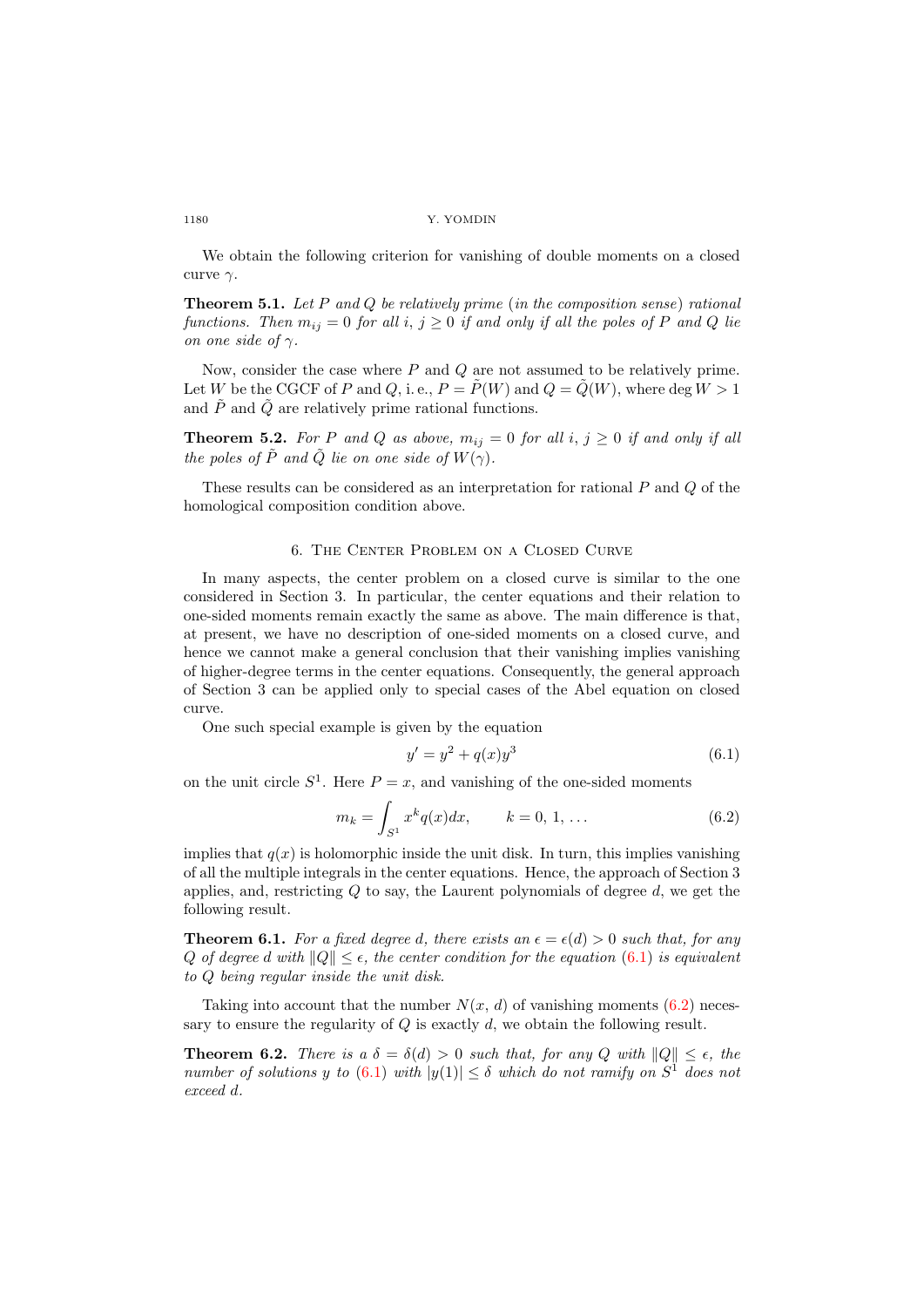Similar arguments work in some other special cases; we do not consider them here, referring the reader to [\[10\]](#page-26-4).

Another natural question is: What is the relation of the center condition to vanishing of the double moments  $(5.1)$ ? The examples arising from homogeneous planar systems [\(2.9\)](#page-6-0) show that, in general, the center condition does not imply vanishing of double moments (see  $[14]$ ). Of course, the same examples show that, in general, the center condition does not imply composition (see  $\lceil 3 \rceil$ ). It is important also that the double moment condition is symmetric with respect to  $P$  and  $Q$ , while the Abel equation  $(2.1)$  is not. Indeed, there are centers of  $(2.9)$  (of degrees 2 and 3) which lead, via the Cherkas transformation, to Abel equations  $(2.1)$  with P and Q being Laurent polynomials such that interchanging P and Q destroys their center property (see  $[14]$ ).

Conversely, the moment condition implies the center one for  $P$  and  $Q$  being Laurent polynomials and, in many cases, for P and Q being general rational functions. The following results are proved in [\[13\]](#page-26-2), [\[11\]](#page-26-5).

**Theorem 6.3.** If P and Q are Laurent polynomials, then vanishing of  $m_{i,j}$  on  $S^1$ implies that the Abel equation  $(2.1)$  has a center on  $S^1$ .

For P and Q being general rational functions, the validity of the assertion of Theorem 6.3 depends on the geometry of the curve  $\gamma$  and its image  $W(\gamma)$  under a composition greatest common divisor W of P and Q.

**Theorem 6.4.** Let P and Q be relatively prime rational functions, and let  $\gamma$  be a simple closed curve (without self-intersections). Then the moment condition for P and Q implies the center condition.

**Theorem 6.5.** Let W be a CGCD of P and Q. If  $\gamma$  and  $W(\gamma)$  are simple closed curves, then the moment condition implies the center condition.

Without the above geometric constraints, it may happen that the homological composition condition is satisfied, while the homotopy one is not. Indeed, the curve  $\gamma$  (or  $W(\gamma)$ ) may go around the poles in such a way that it is homologous but not homotopic to zero in U. This may lead to the violation of the center condition (although we do not have examples of such rational  $P$  and  $Q$ ).

Finally, for  $P$  and  $Q$  being Laurent series (but not polynomials), the moment condition does not generally imply the center one. In [\[9\]](#page-25-4), [\[14\]](#page-26-22), it is shown that, if  $P$ and Q are the Weierstrass elliptic function and its derivative, respectively, and  $\gamma$  is a small circle around zero, then the moment condition is satisfied, while  $(2.1)$  does not have a center. In fact, for W being a factorization mapping of the complex plane to the torus T, the homological composition condition is satisfied, i.e.,  $W(\gamma)$  bounds a compact domain  $D$  in  $T$  where the Weierstrass function and its derivative are regular. However, D is not simply connected, and hence the homotopy composition condition is violated. The computations performed in [\[9\]](#page-25-4), [\[14\]](#page-26-22) show that, indeed, the equation  $(2.1)$  does not have a center. In fact, the double integral in the last (seventh) center equation given in Section 3.1 does not vanish. This seventh Poincaré coefficient can be expressed through the discriminant of the underlying elliptic curve [\[9\]](#page-25-4), [\[14\]](#page-26-22).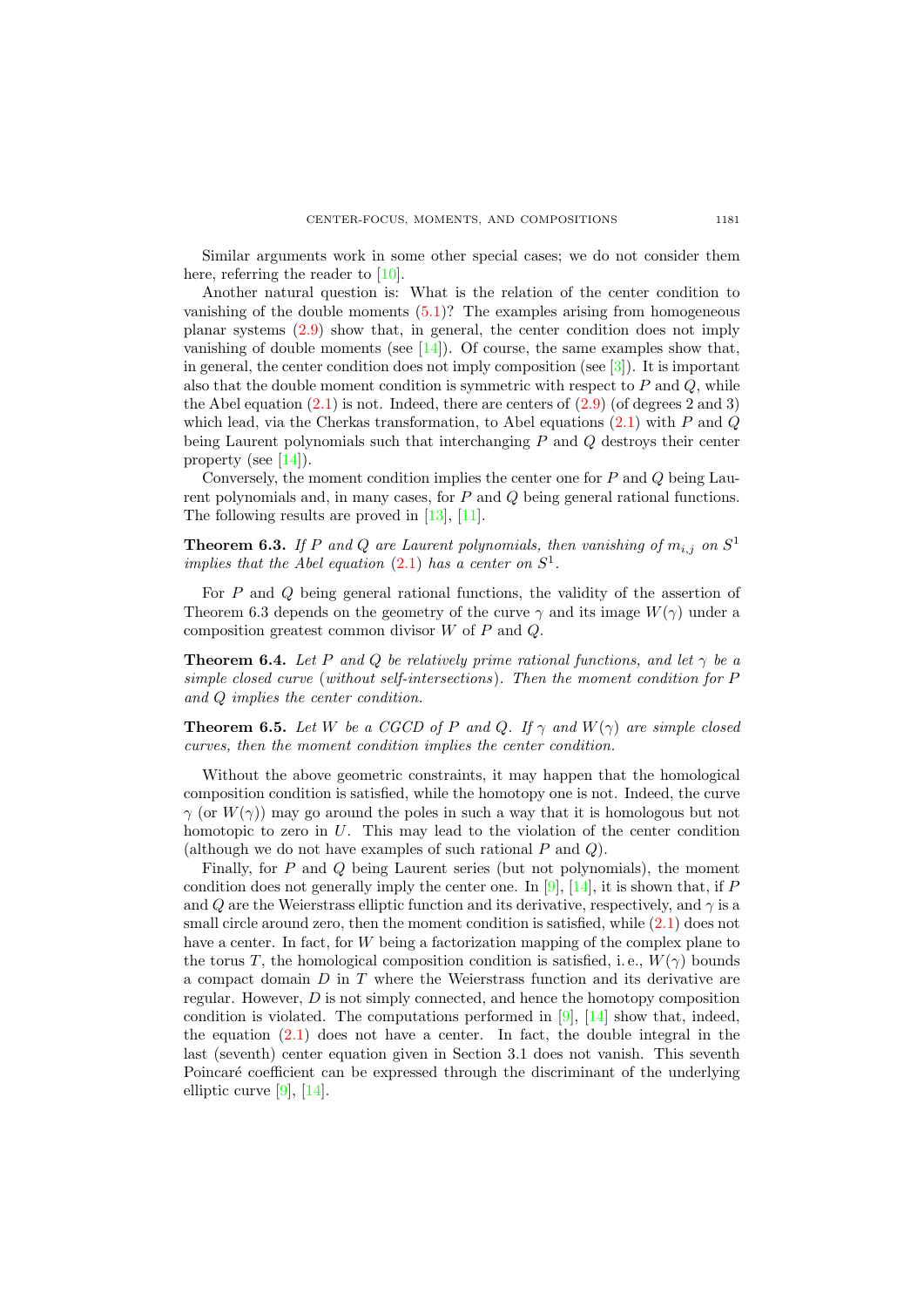## 7. Cauchy-Type Integrals of Algebraic Functions

In this section, we present the results of [\[50\]](#page-27-11) concerning the Cauchy-type integrals

$$
I(t) = \frac{1}{2\pi i} \int_{\gamma} \frac{g(z)dz}{z - t},\tag{7.1}
$$

where  $\gamma$  is a curve in the complex plane  $\mathbb C$  and  $g(z)$  is an algebraic function. We shall write also  $I(\gamma, g, t)$  for this integral.

More precisely, we assume that, on each segment of a certain partition of  $\gamma$ , the function  $g(z)$  is given by an analytic continuation of a germ of an algebraic function. Accordingly, it is always assumed below that the branches of  $q(z)$  on each segment of the partition of  $\gamma$  are chosen in advance and, in this sense,  $q(z)$  is univalent on  $\gamma$ . Of course, an analytic continuation of  $g(z)$  outside the partition segments may ramify.

The main problem under consideration is to find conditions for identical vanishing of  $I(t)$  near infinity. Since, for  $|t| \gg 1$ ,

$$
I(t) = -\frac{1}{2\pi i} \sum_{k=0}^{\infty} m_k t^{-k-1} , \qquad (7.2)
$$

where  $m_k = \int_{\gamma} z^k g(z) dz$ , this is equivalent to finding conditions for all the moments  $m_k$  to vanish. The main reason for a consideration of the above integrals is that vanishing of one-sided moments [\(2.6\)](#page-4-0), which plays a central role in the present paper (and which is discussed in detail in the addendum), can be reduced to vanishing of a Cauchy-type integral by the substitution  $P(x) = z$ .

For  $\gamma$  being a path without self-intersections, the answer is well-known (see, e. g., [\[46\]](#page-27-17)). If  $\gamma$  is closed, then  $I(t) \equiv 0$  near infinity if and only if g is a boundary value of a holomorphic function in the compact domain bounded by  $\gamma$ . If  $\gamma$  is not closed, this can happen only for  $q(z) \equiv 0$ . However, for  $\gamma$  being a curve with self-intersections, the situation becomes much more complicated. Of course, as in Section 5, a "homological" condition (that g bounds a holomorphic chain on  $\gamma$ ) is valid (see, e.g.,  $[46]$  and Lemma 7.1 below). However, this condition does not provide a general "constructive" answer, as we would like to have in the moment problem. Although the setting of the moment problem is very classical, a general answer seems not to be known. As it is clear from the results on the moments vanishing presented in this paper (especially in the addendum), this answer cannot be too simple.

Our approach is to reduce the problem to studying the combinatorial structure of the ramification of q with respect to  $\gamma$ .

The following main results are obtained in [\[50\]](#page-27-11).

7.1. A necessary and sufficient condition is given for vanishing  $I(t)$  near  $\infty$  in terms of the ramification structure of g with respect to  $\gamma$ . Consider an auxiliary curve S which starts outside of  $\gamma$ , crosses  $\gamma$  transversally at regular points  $\gamma$ , and does not pass through the ramification and jump points of g.

An "analytic continuation across  $\gamma$ " (and along S) is defined as follows. We start with the identically zero function. At each crossing of S and  $\gamma$ , we add to the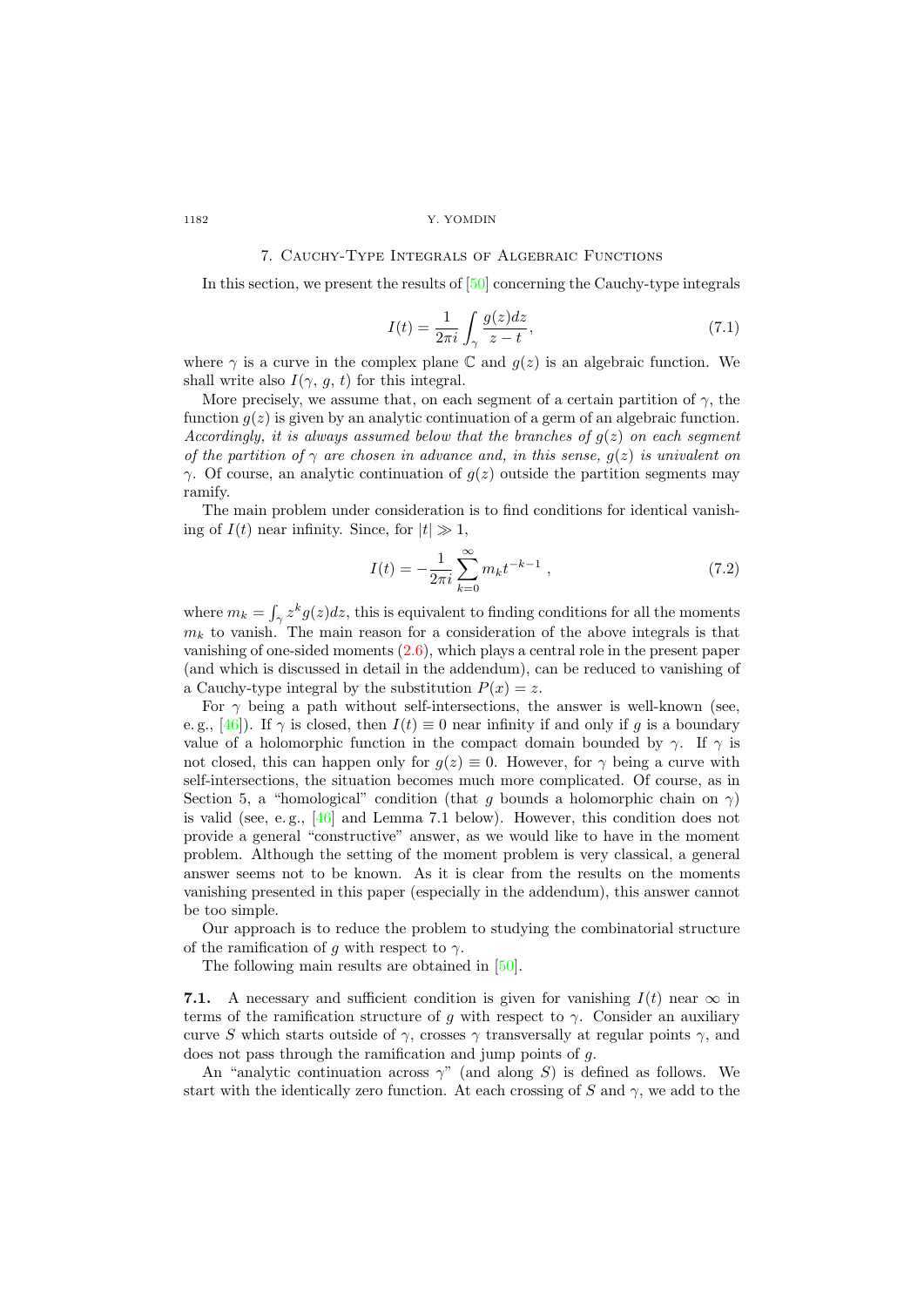preceding function the function  $g$  at the crossing point (with the sign corresponding to the orientation of the crossing) and analytically continue the resulting sum along  $S$  to the next crossing.

Of course, an analytic continuation along S across  $\gamma$  is just a convenient way to summarize a classical description of the behavior of the Cauchy-type integrals on the curve  $\gamma$ . However, for an algebraic g, this description can be made much more explicit.

The following lemma is also a reformulation of the classical homological condition for vanishing of  $I(t)$  near  $\infty$  (that q bounds a holomorphic chain on  $\gamma$ ).

**Lemma 7.1.**  $I(t) \equiv 0$  at  $\infty$  if and only if the continuation across  $\gamma$  started with  $u \equiv 0$  near  $\infty$  does not depend on the choice of the curve S and gives a uniquely defined regular algebraic function  $F_i$  on each domain  $D_i$ .

Lemma 7.1 can be made into a convenient and strong algebraic tool for investigation of Cauchy type integrals of algebraic functions. First of all, we verify that the Cauchy integral  $I(t)$  depends near  $\infty$  only on the homotopy class of  $\gamma$  (with the "jump points" of q fixed) in  $\mathbb C$  minus the singularities of q. Consequently,  $\gamma$  is reduced to a special simple form, called the diagram of the Cauchy integral  $I(t)$ .

Let U denote the complex plane  $\mathbb C$  from which all singular points of q, except the jump points of g on  $\gamma$ , are removed. It can be shown that the analytic continuation along S accross  $\gamma$  depends only on the homotopy class of the continuation path S in U. This leads to a definition of the action A of the fundamental group of U on the  $Z(G)$ -module M consisting of all finite sums of branches of the algebraic function  $g$ ; here G is the monodromy group of  $g$ .

The action A allows us to define certain submodules  $M_0$  and  $M_i$  of the  $Z(G)$ module  $M$  (corresponding to the vanishing sums of the branches of  $g$  and to the sum of singularities at each singular point of  $g$ ). Our first main result is a necessary and sufficient condition for  $I(t) \equiv 0$  at  $\infty$  in terms of these algebraic objects.

This condition can be explicitly verified for an explicitly given  $\gamma$  and a piecewise This condition can be explicitly verified for an explicitly given  $\gamma$  and a piecewise algebraic function g. In particular, it is satisfied for  $g(z) = \sqrt{z}$  and a curve  $\gamma$ winding twice around 0, and it is not satisfied for  $g(z) = \sqrt{z(z-1)}$  and a curve  $\gamma$ going around 0 and 1 as figure eight.

The algebraic objects described above provide a convenient and strong tool for investigating Cauchy-type integrals of algebraic functions. They allow us, in particular, to describe the structure of the analytic continuation of  $I(t)$ , give conditions for  $I(t)$  being an algebraic function, and show that, near infinity,  $I(q, \gamma, t)$  cannot be equal to a (nonzero) polynomial, an entire function, or even to a nonzero function admitting a meromorphic continuation to  $\mathbb C$  (under assumption that g has no poles).

7.2. The next main result of [\[50\]](#page-27-11) describes the local structure of  $I(t)$  near the end point  $z_0$  of  $\gamma$ , which is also a ramification point of g. We believe, this result is new. It gives a very accurate description of the logarithmic ramification of  $I(t)$  near  $z_0$ starting with a very accurate description of  $g$ , namely, its Puiseax series at  $z_0$ . Let

$$
g(z) = \sum_{k=0}^{\infty} a_k (z - z_0)^{k/n}
$$
 (7.3)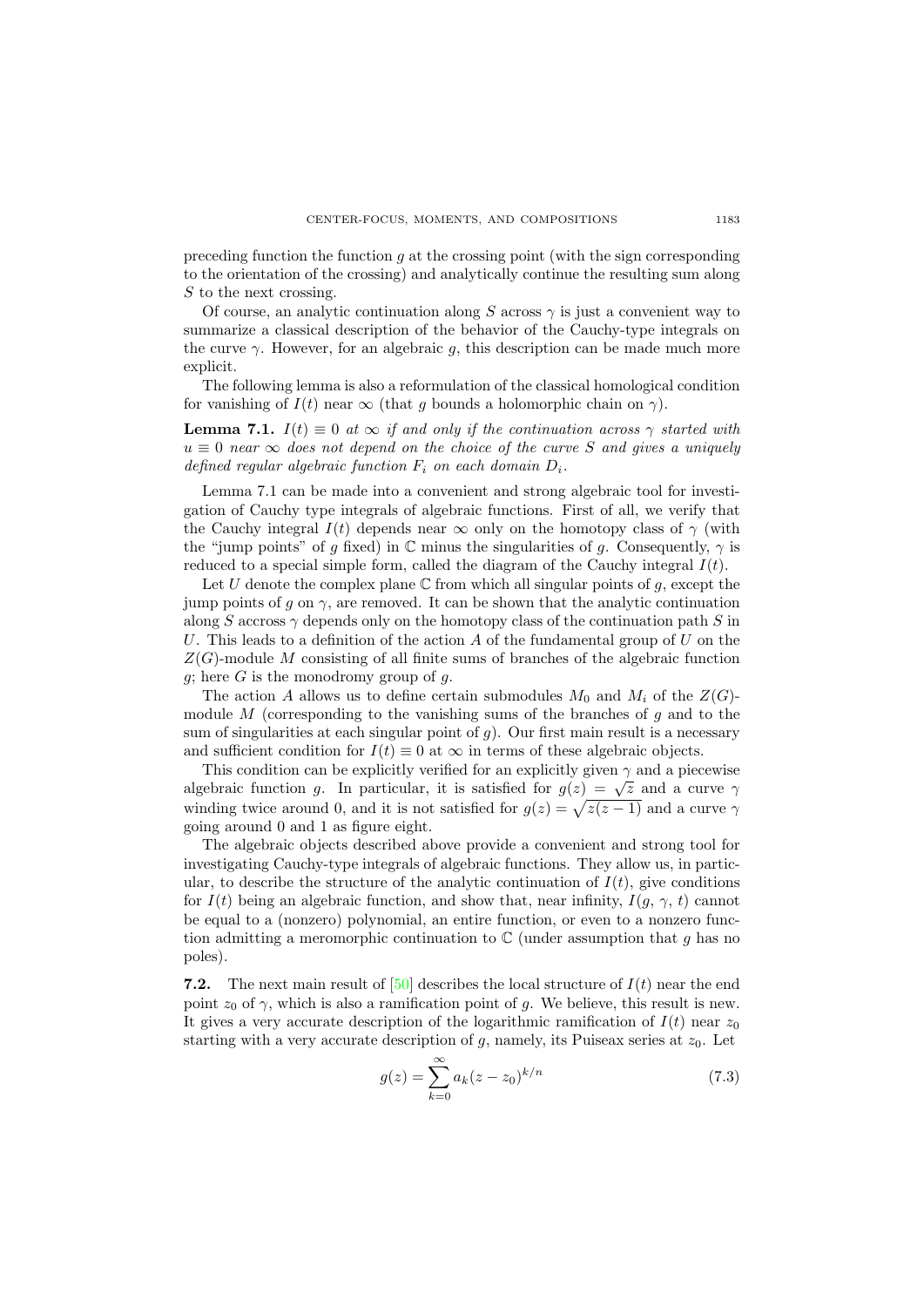be a Puiseax series of  $g(z)$  at  $z_0$ . We denote the "regular part" of  $g(z)$  at  $z_0$  by  $g_r(z)$ :

$$
g_r(z) = \sum_{\ell=0}^{\infty} a_{n\ell} (z - z_0)^{\ell}.
$$
 (7.4)

Let  $\tilde{g}(u)$  be the regular function

<span id="page-17-0"></span>
$$
\tilde{g}(u) = \sum_{k=0}^{\infty} a_k u^k.
$$
\n(7.5)

We fix a certain branch  $t_0$  of  $(t - z_0)^{1/n}$  and denote the nth roots of  $t - z_0$  by  $t_j$ , where  $j = 0, \ldots, n - 1$ ; thus,  $t_j = \epsilon^j t_0, \epsilon = e^{2\pi i/n}$ .

**Theorem 7.1.** In a neighborhood of  $z_0$ ,

$$
I(t) = R(t) + \sum_{j=0}^{n-1} c_j \tilde{g}(t_j) + \frac{1}{2\pi i} \sum_{j=0}^{n-1} \tilde{g}(t_j) \log(c - t_j) - \frac{1}{2\pi i} g_r(t) \log(t - z_0).
$$
 (7.6)

Here  $R(t)$  is a regular function,  $c \neq 0$ , and  $c<sub>i</sub>$  are constants.

Since the only term in  $(7.6)$  which has an infinite ramification at  $z_0$  is the one containing  $log(t - z_0)$ , and since  $g_r(t)$  is, in fact, the average of all local branches of  $g$  at  $z_0$ , we get the following result.

**Theorem 7.2.** The analytic continuation of  $I(t)$  has a finite ramification at  $z_0$  if and only if the sum of all local branches of g at  $z_0$  vanishes identically.

As applied to the moment problem, Theorem 7.2 provides an alternative way to obtain a necessary condition for vanishing of the moments in terms of vanishing of the "sum of branches" of  $q$ . This condition is central to the investigation of vanishing of moments (see equation (3) in Section 9.3 of the addendum); it was explicitly obtained earlier in [\[48\]](#page-27-9) by different methods. In this context, Theorem 7.3 can be considered also as a natural generalization of computations performed by Christopher in [\[27\]](#page-26-9) and by Briskin in [\[18\]](#page-26-23).

7.3. On the basis of the above-mentioned results (and of some further results in these directions obtained in  $[50]$ , the necessity of the composition condition for vanishing of one-sided moments can be proved for certain additional (with respect to the cases discussed in the addendum) classes of polynomials P. This extends the list of "definite" polynomials P, which is crucial for our approach to the local center conditions. These new classes are determined by the geometry of the curve  $\gamma = P([a, b])$ . In this connection, some geometric invariants of complex univalent polynomials are introduced and studied. The main result is the following theorem.

**Theorem 7.3.** Let  $P(x)$  be a complex polynomial such that  $P(a) = P(b) = z_0$ . Assume that there exists a path  $\Gamma$  joining a and b in  $\mathbb C$  such that  $z_0$  is on the boundary of the domain  $D_0$  exterior to  $\gamma = P(\Gamma)$  and  $z_0$  is a simple point of  $\gamma$ . Then, for any polynomial Q, the one-sided moments  $m_k$  defined by [\(2.6\)](#page-4-0) vanish if and only if the composition condition is satisfied.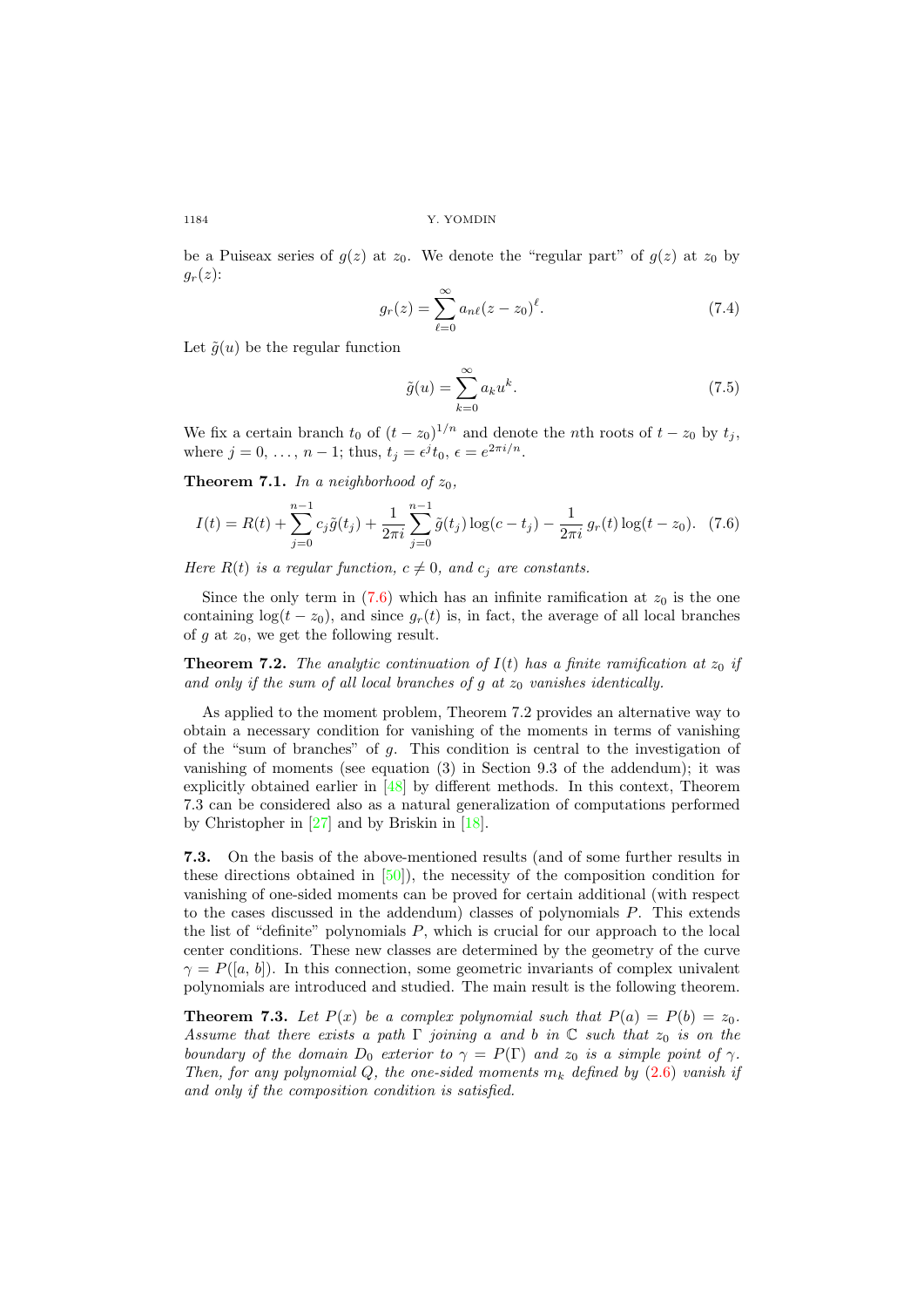In [\[50\]](#page-27-11), we also extend some results of [\[48\]](#page-27-9) from polynomials to rational functions; in particular, we show that vanishing of the double moments of rational  $P$  and Q implies the rational composition condition. In the case of a doubly transitive monodromy group of  $P$ , we prove, following [\[48\]](#page-27-9), that vanishing of the one-sided moments  $(2.6)$  implies the rational composition condition.

**7.4.** The conditions for vanishing of  $I(t)$  near infinity imply that a jump of g on  $\gamma$ may occur only at a ramification point of g. In  $[50]$ , we give an example showing that such a jump may occur indeed. We present a curve  $\gamma$  and an algebraic function g which does ramify on  $\gamma$  such that  $I(\gamma, g, t) \equiv 0$  for t close to  $\infty$ . This example seems tous to be quite unexpected. It is closely related to a recent counterexample  $(47)$ ; see the addendum) to the moment composition conjecture (that vanishing of onesided polynomial moments is equivalent to the polynomial composition condition). The example is as follows.

**Theorem 7.4.** Let  $g(z) = Q(P^{-1}(z))$ , where  $Q(x) = T_2(x) + T_3(x)$  and  $P(x) =$  $T_6(x)$   $(T_n(x) = \cos(n \arccos(x))$  is the nth Chebyshev polynomial). Suppose that  $\gamma$ has the form  $P(\Gamma)$ , where  $\Gamma$  is an arbitrary path in  $\mathbb C$  joining the points  $-\sqrt{3}/2$  and 3/2, and the function g is analytically continued from  $Q(-\sqrt{3}/2)$  along  $\gamma$  in the positive direction. Then  $I(\gamma, q, t) \equiv 0$  for t close to  $\infty$ , while the branches of q on the two sides of  $\gamma$  near 0 cannot be obtained from one another by any local analytic continuation.

## 8. Some Formal Aspects of the Center-Focus and Moment Problems

In this section, we discuss several questions, which represent the "formal" side of the center-focus and moment problems and of their mutual relations. This discussion is very preliminary, although we believe that the investigation in this direction may be important.

8.1. The stabilization problem. As explained in Section 3.1, the center subset  $C$  in the space of coefficient of the polynomials  $P$  and  $Q$  is defined by an infinite sequence of algebraic equations. The sets of zeroes of this sequence stabilize, as well as the Bautin ideals generated by the center equations. Knowledge of the moment of stabilization would provide (at least formally) a solution to the center-focus problem.

It might be interesting to investigate how this stabilization moment can depend on the degrees of  $P$  and  $Q$  and to provide lower bounds for it. It is known that certain stabilization problems in ideals lead to very fastly growing functions, while in applications to zeroes of solutions to differential equations, this rate can be reduced to double exponential (see [\[63\]](#page-28-2)).

The same question can be posed for the moment problem (in its various settings). Here we can expect a much more constructive and explicit answer. (The moments appearing in the infinitesimal version of the center-focus problem share many properties of the classical Abelian integrals). Some preliminary results are given in Section 4 above.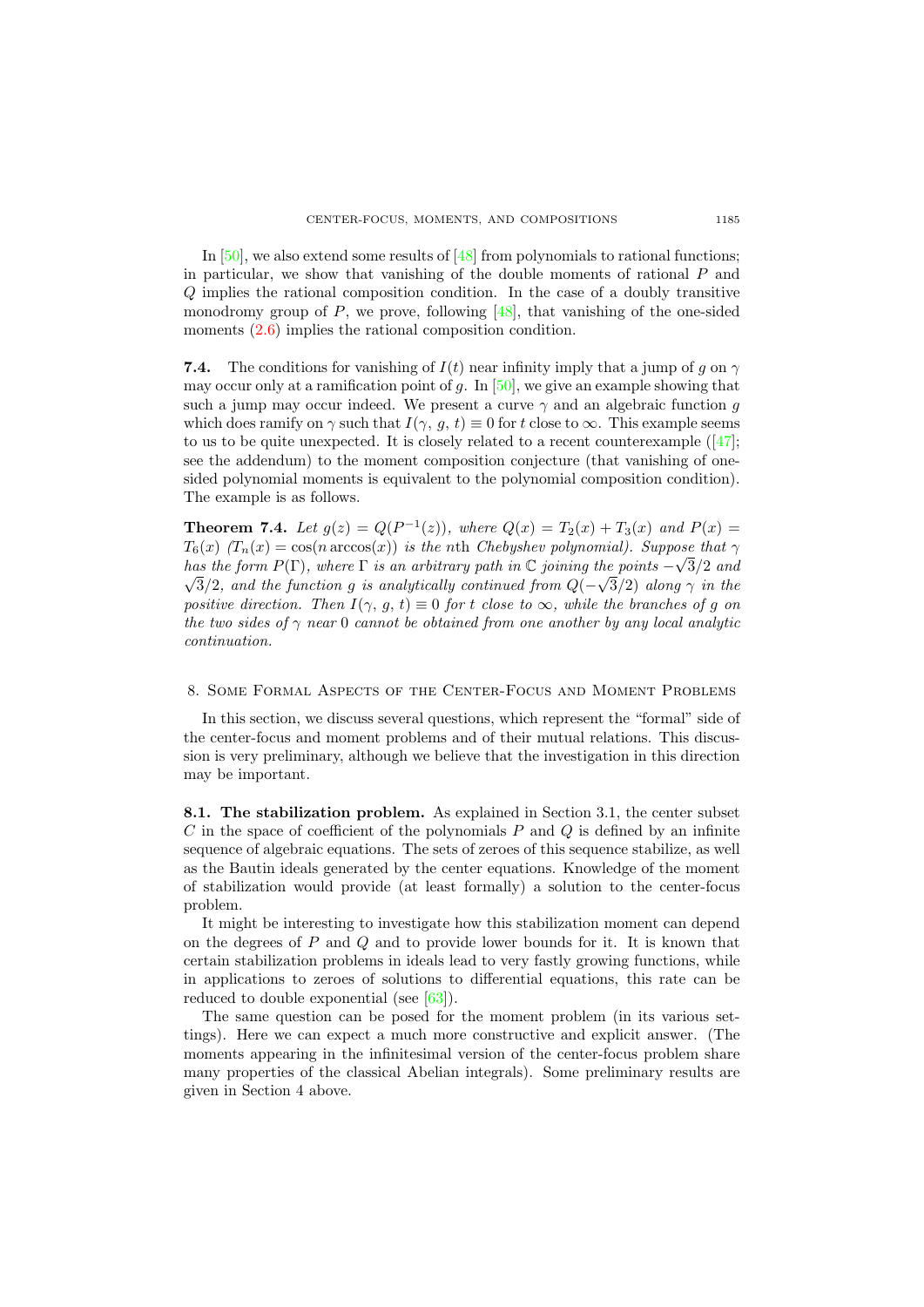8.2. Word problems. It was shown in Section 3.1 that the center equations can be written as sums of iterated integrals, where each summand has the form

$$
\mathrm{const}\cdot\int q\int p\ldots\int p
$$

(the order of the integrands  $p$  and  $q$  varies). An explicit analysis of these expressions is not easy. Integration by parts can be used to simplify them, but it can be applied in different ways, which leads to different expressions. A formal analysis of this situation performed in [\[28\]](#page-26-10), [\[29\]](#page-26-11) leads to "word problems", a formal treatment of which provides an important information on the center equations. (Notice that, in [\[28\]](#page-26-10), [\[29\]](#page-26-11), the nonlinear recurrence relation [\(3.4\)](#page-9-0) was used, while transformations of words gave the linear relation [\(3.5\)](#page-9-1)).

It would be useful to bring the center equations to a simplest canonical form. As the first step, it was shown in [\[18\]](#page-26-23), [\[32\]](#page-26-24) that, by successive integration by parts, each summand in the center equations can be brought to the form

$$
\int P^{j_1}q\int P^{j_2}q\ldots \int P^{j_m}q.
$$

Iterated integrals cannot be eliminated by formal transformations, which apply to any specific setting of the problem. Indeed, in the Abel equation with elliptic coefficient given in [\[9\]](#page-25-4), [\[14\]](#page-26-22), some of the center equations are non-zero, while all the double moments vanish. Hence, the center equations cannot be generally reduced to the double moments. In particular, the double integral in the seventh center equation given in Section 3.1 cannot be eliminated.

Computations suggest that the similarity between the algebraic structures of onesided and double moments and the center equations is much deeper than hitherto apppears. We expect that at least a part of algebraic techniques developed in [\[15\]](#page-26-20), [\[16\]](#page-26-21), [\[17\]](#page-26-3), [\[21\]](#page-26-1), [\[22\]](#page-26-14), [\[23\]](#page-26-15) for the case of one-sided moments can be applied also to the center equations.

Let us conclude with the following remark: the notion of a definite polynomial is central to our approach to the local center conditions. However, the classes of definite polynomials considered in the addendum, in Section 7, and in [\[15\]](#page-26-20), [\[16\]](#page-26-21), [\[17\]](#page-26-3), [\[21\]](#page-26-1), [\[22\]](#page-26-14), [\[23\]](#page-26-15) are described in different terms. It would be important to clarify the formal nature of this notion.

Acknowledgements. The author thanks M. Blinov, M. Briskin, J.-P. Françoise, G. Henkin, F. Pakovich, N. Roytvarf, M. Sodin, and B. Zilber for fruitful discussions.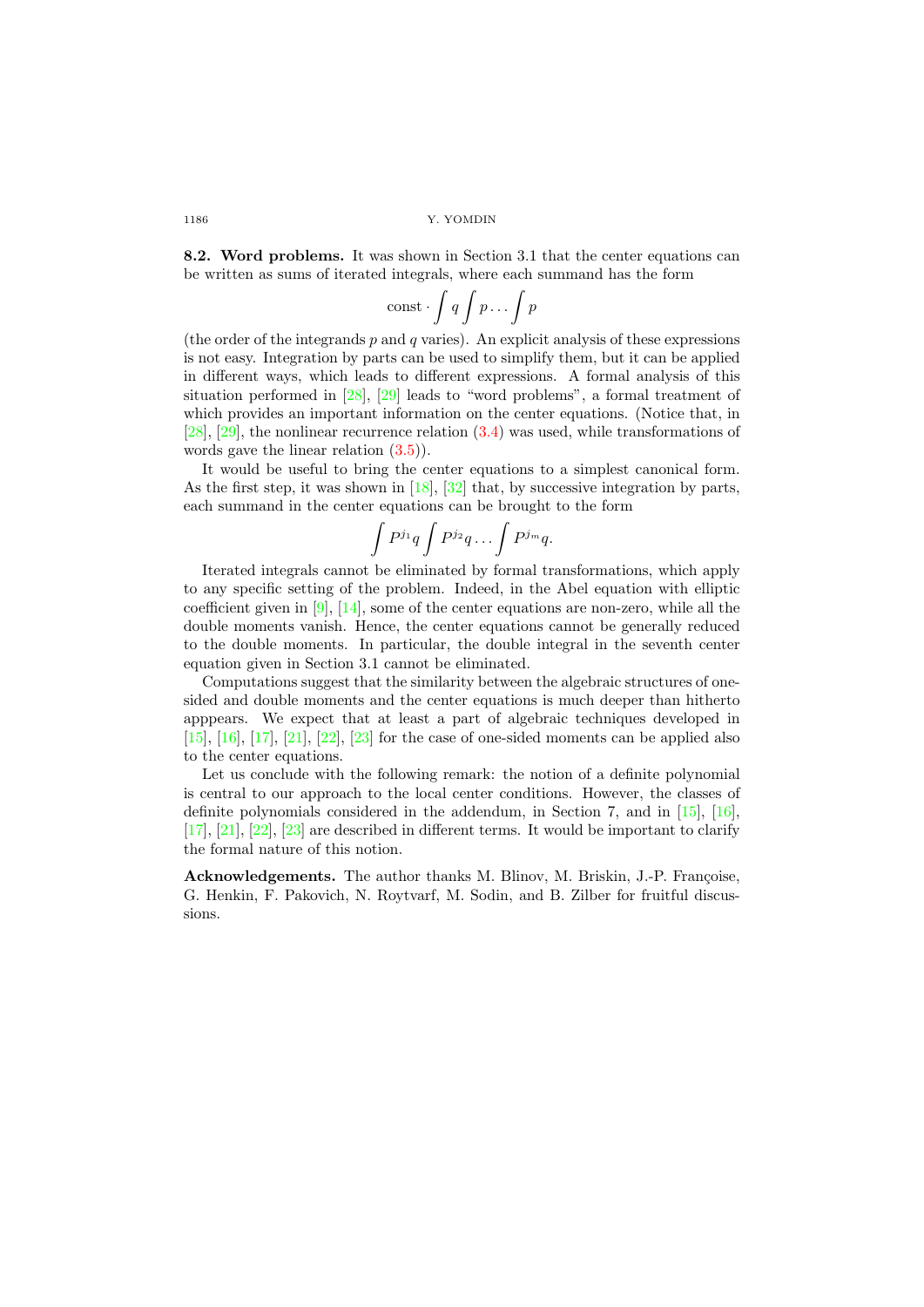#### ADDENDUM

## F. PAKOVICH

## 9. Polynomial Moment Problem and Composition Conjecture

9.1. Introduction. In this addendum, we review some results related to the following "polynomial moment problem": For a complex polynomial  $P(z)$  and distinct a,  $b \in \mathbb{C}$  to describe polynomials  $q(z)$  such that

<span id="page-20-0"></span>
$$
\int_{a}^{b} P^{i}(z)q(z)dz = 0
$$
 (1)

for all integer non-negative i. This problem, under the additional assumption  $P(a) = P(b)$ , arose in the series of papers [\[19\]](#page-26-12), [\[20\]](#page-26-13), [\[21\]](#page-26-1), [\[22\]](#page-26-14), [\[23\]](#page-26-15) of M. Briskin. J.-P. Francoise and Y. Yomdin as an infinitesimal version of the center problem for the Abel differential equation in a complex domain.

It may happen that [\(1\)](#page-20-0) has no non-trivial solutions at all. For example, if  $P(z)$ z, then  $q(z) = 0$  is the only polynomial solution to  $(1)$ , since the Stone–Weierstrass theorem implies that the only continuous complex-valued function which is orthogonal to all powers of z on [a, b] is zero. On the other hand, if  $P(a) = P(b)$ , then non-trivial solutions to [\(1\)](#page-20-0) always exist. Indeed, let  $Q(z) = R(P(z))$ , where  $R(z)$ is any complex polynomial. Then  $q(z) = Q'(z)$  satisfies [\(1\)](#page-20-0), since

<span id="page-20-1"></span>
$$
\int_{a}^{b} P^{i}(z)q(z)dz = \int_{P(a)}^{P(b)} y^{i} R'(y)dy = 0.
$$

More generally, the following "composition condition" imposed on  $P(z)$  and  $Q(z) = \int q(z)dz$  is sufficient for the polynomials  $P(z)$  and  $q(z)$  to satisfy [\(1\)](#page-20-0): there exist polynomials  $\tilde{P}(z)$ ,  $\tilde{Q}(z)$ , and  $W(z)$  such that

$$
P(z) = \tilde{P}(W(z)), \quad Q(z) = \tilde{Q}(W(z)), \quad and \quad W(a) = W(b).
$$
 (2)

The sufficiency of condition [\(2\)](#page-20-1) follows from  $W(a) = W(b)$  after the change of variable  $z \to W(z)$ .

It was suggested in the papers cited above (the "composition conjecture") that, under the assumption  $P(a) = P(b)$ , condition [\(1\)](#page-20-0) is equivalent to condition [\(2\)](#page-20-1). This conjecture was verified in several special cases. In particular, when a and b are not critical points of  $P(z)$  [\[27\]](#page-26-9), when  $P(z)$  is indecomposable [\[48\]](#page-27-9), and in some other special cases([\[19\]](#page-26-12), [\[20\]](#page-26-13), [\[21\]](#page-26-1), [\[22\]](#page-26-14), [\[23\]](#page-26-15), [\[54\]](#page-27-18), [\[50\]](#page-27-11)). Nevertheless, in general, the composition conjecture is not true as it was shown in the paper [\[47\]](#page-27-8).

This addendum is organized as follows. In Section 9, we discuss counterexamples to the composition conjecture and propose a new conjecture describing solutions to [\(1\)](#page-20-0). Also we give a necessary condition, obtained in [\[50\]](#page-27-11), for polynomials  $P(z)$  and  $q(z) = Q'(z)$  to satisfy [\(1\)](#page-20-0), which reduces the set of equations (1) to a certain linear relation over  $\mathbb Z$  between the branches of the algebraic function  $Q(P^{-1}(z))$ . In Section 10, we sketch the solution of the polynomial moment problem in three special cases: when a and b are not critical points of  $P(z)$ , when  $P(z)$  is indecomposable, and when  $P(z)$  is a Chebyshev polynomial  $T_n(z)$ .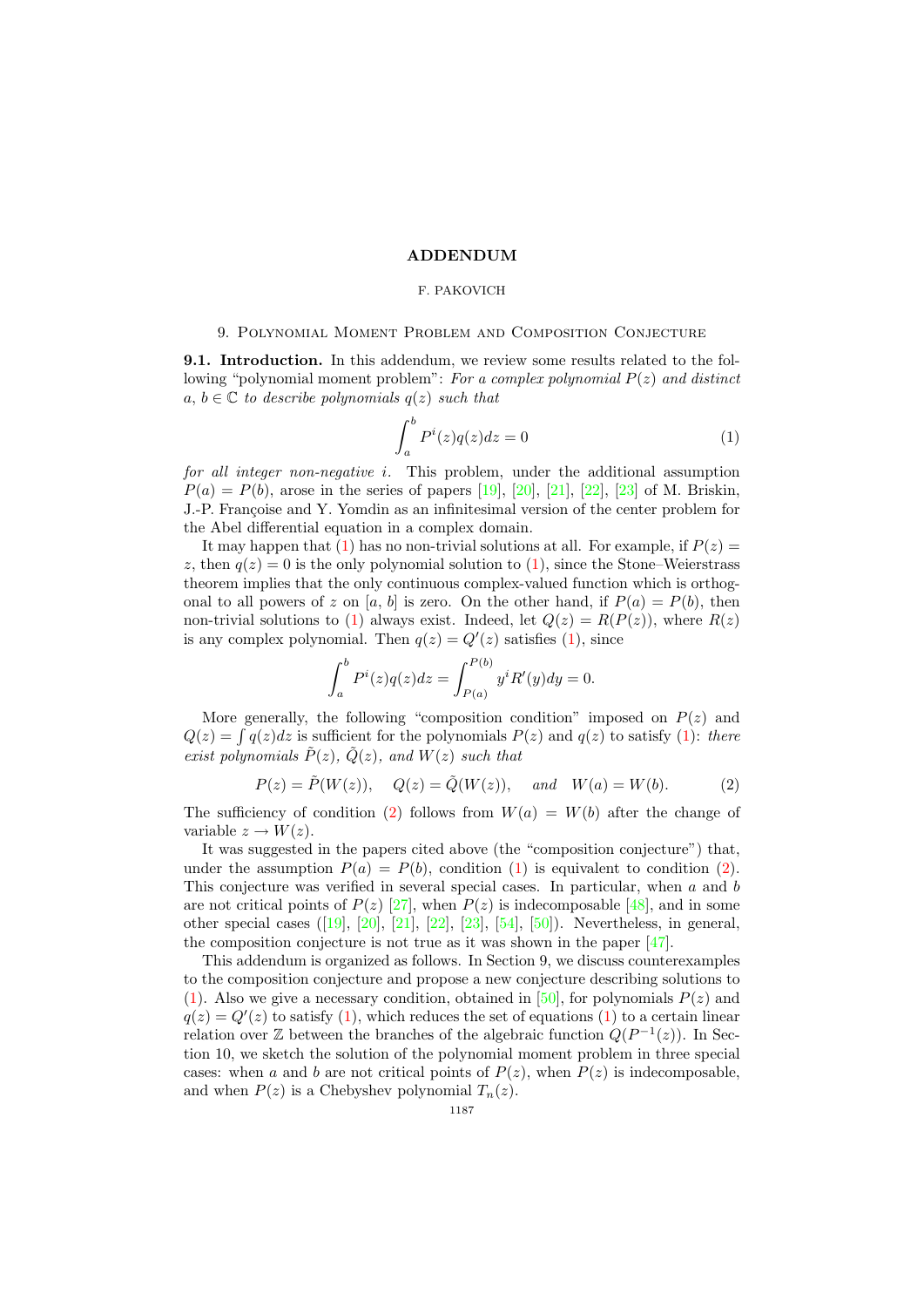1188 F. PAKOVICH

9.2. Counterexamples to the composition conjecture. The simplest counterexample to the composition conjecture is

$$
P(z) = T_6(z), \quad q(z) = T'_3(z) + T'_2(z), \quad a = -\sqrt{3}/2, \quad b = \sqrt{3}/2,
$$

where  $T_n(z)$  denotes the *n*-th Chebyshev polynomial  $T_n(z) = \cos(n \arccos z)$ . Indeed, since  $T_2(\sqrt{3}/2) = T_2(-\sqrt{3}/2)$ , it follows from the equality  $T_6(z) = T_3(T_2(z))$ that [\(1\)](#page-20-0) is satisfied for  $P(z) = T_6(z)$  and  $q_1(z) = T'_2(z)$ . Similarly, from  $T_6(z) =$  $T_2(T_3(z))$  and  $T_3(\sqrt{3}/2) = T_3(-\sqrt{3}/2)$ , we conclude that [\(1\)](#page-20-0) holds also for  $P(z) =$  $T_6(z)$  and  $q_2(z) = T'_3(z)$ . Therefore, by linearity, condition [\(1\)](#page-20-0) is satisfied for  $P(z) = T_6(z)$  and  $q(z) = T'_3(z) + T'_2(z)$ . Nevertheless, for  $P(z) = T_6(z)$  and  $Q(z) = T_2(z) + T_3(z)$ , condition [\(2\)](#page-20-1) does not hold.

More generally, consider polynomials  $P(z)$  which admit double decompositions  $P(z) = A(B(z)) = C(D(z))$ , where  $A(z)$ ,  $B(z)$ ,  $C(z)$ , and  $D(z)$  are non-linear polynomials. If  $P(z)$  is such a polynomial and, in addition,  $B(a) = B(b)$  and  $D(a) = D(b)$ , then, for any polynomial  $Q(z)$  which can be represented as  $Q(z)$  $E(B(z)) + F(D(z))$  for some polynomials  $E(z)$  and  $F(z)$ , condition [\(1\)](#page-20-0) is satisfied with  $q(z) = Q'(z)$ . On the other hand, it was shown in [\[47\]](#page-27-8) that, if deg  $B(z)$ and deg  $D(z)$  are coprime, then condition [\(2\)](#page-20-1) is not satisfied even for  $Q(z)$  $B(z) + D(z)$ .

The double decompositions with deg  $A(z) = \deg D(z)$ ,  $\deg B(z) = \deg C(z)$ and deg  $B(z)$  and deg  $D(z)$  coprime are described explicitly by Ritt's theory of factorization of polynomials. They are equivalent either to decompositions with  $A(z) = z^n R^m(z), B(z) = z^m, C(z) = z^m, \text{ and } D(z) = z^n R(z^m), \text{ where } R(z)$ is a polynomial and  $GCD(n, m) = 1$ , or to decompositions with  $A(z) = T_m(z)$ ,  $B(z) = T_n(z)$ ,  $C(z) = T_n(z)$ , and  $D(z) = T_m(z)$ , where  $T_n(z)$  and  $T_m(z)$  are the Chebyshev polynomials and  $GCD(n, m) = 1$  (see [\[51\]](#page-27-12), [\[55\]](#page-27-13)).

The counterexamples given above suggest the following modification of the composition conjecture: non-zero polynomials  $P(z)$  and  $q(z)$  satisfy condition [\(1\)](#page-20-0) if and only if  $\int q(z)dz$  can be represented as a sum of polynomials  $Q_j$  such that

<span id="page-21-0"></span>
$$
P(z) = \tilde{P}_j(W_j(z)), \quad Q_j(z) = \tilde{Q}_j(W_j(z)), \quad \text{and} \quad W_j(a) = W_j(b)
$$
 (3)

for some  $\tilde{P}_j(z)$ ,  $\tilde{Q}_j(z)$ ,  $W_j(z) \in \mathbb{C}[z]$ .

Note that we do not make any additional assumptions on the values  $P(z)$  at the points  $a$  and  $b$  anymore. In particular, the conjecture implies that non-zero polynomials orthogonal to all powers of a given polynomial  $P(z)$  on [a, b] exist if and only if  $P(a) = P(b)$ .

**9.3.** A necessary condition for  $P(z)$  and  $q(z)$  to satisfy [\(1\)](#page-20-0). In this subsection, we give a condition necessary for polynomials  $P(z)$  and  $q(z)$  to satisfy [\(1\)](#page-20-0); it was obtained under the assumption  $P(a) = P(b)$  in [\[48\]](#page-27-9) and in the general case in [\[50\]](#page-27-11). To formulate this condition we introduce the following notation. Say that a domain  $U \subset \mathbb{C}$  is admissible with respect to a polynomial  $P(z)$  if U is simply connected and contains no critical values of  $P(z)$ . By the monodromy theorem, in such a domain there exist  $n = \deg P(z)$  single-valued branches of  $P^{-1}(z)$ . Let  $U_{P(a)}$  (respectively,  $U_{P(b)}$ ) be an admissible domain such that its boundary contains the point  $P(a)$  (respectively,  $P(b)$ ). By  $p_{u_1}^{-1}(z)$ ,  $p_{u_2}^{-1}(z)$ , ...,  $p_{u_{d_a}}^{-1}(z)$  (respectively,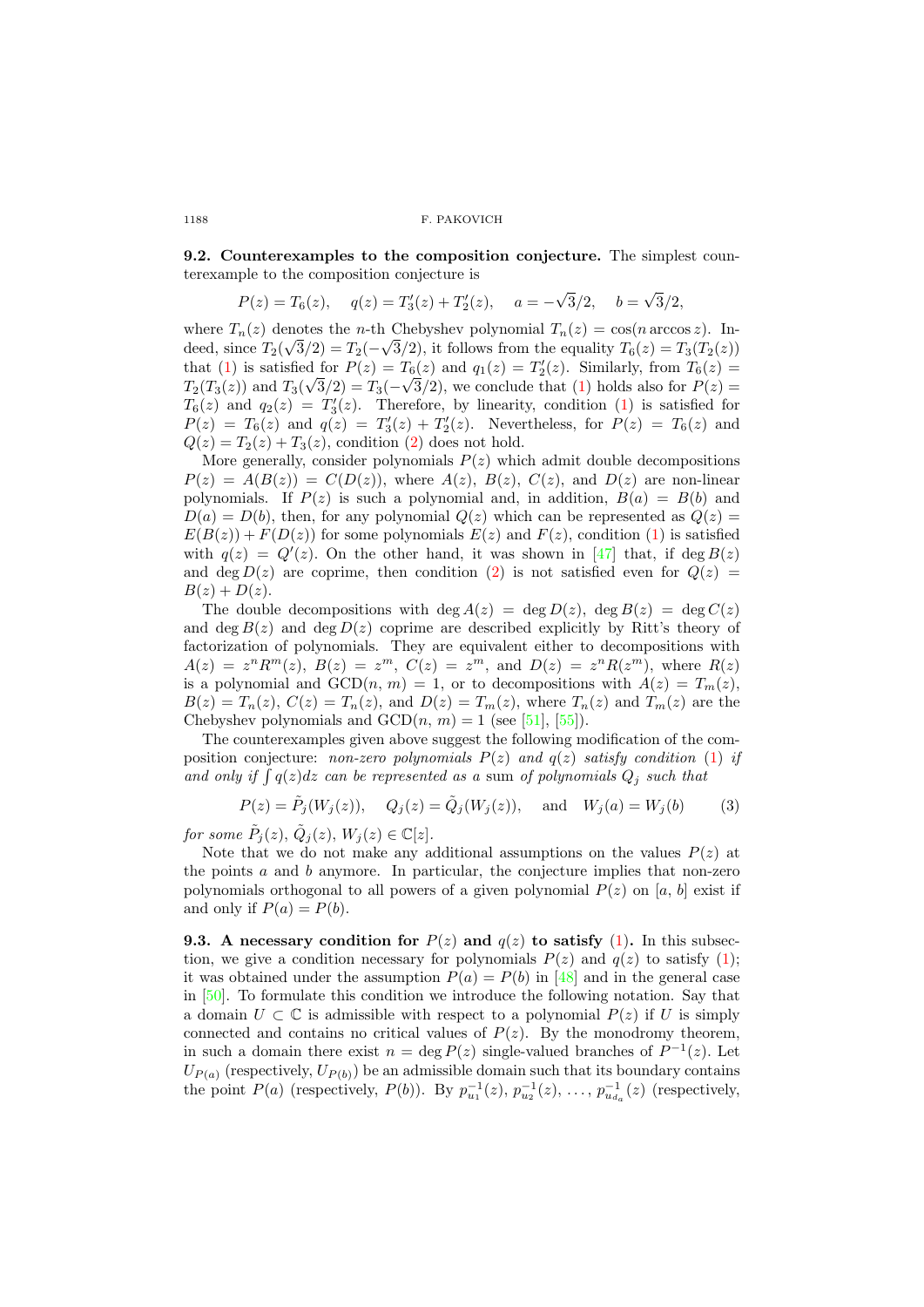ADDENDUM 1189

by  $p_{v_1}^{-1}(z), p_{v_2}^{-1}(z), \ldots, p_{v_{d_b}}^{-1}(z)$  we denote the branches of  $P^{-1}(z)$  defined in  $U_{P(a)}$ (respectively, in  $U_{P(b)}$ ) which map points close to  $P(a)$  (respectively, to  $P(b)$ ) to points close to a (respectively, to b). In particular, the number  $d_a$  (respectively,  $d_b$ ) equals the multiplicity of the point a (respectively, b) with respect to  $P(z)$ .

Using this notation, we can state the following assertion: If polynomials  $P(z)$ and  $q(z) = Q'(z)$  satisfy [\(1\)](#page-20-0) and  $P(a) = P(b) = z_0$ , then, in any admissible domain  $U_{z_0}$ , the equality

<span id="page-22-0"></span>
$$
\frac{1}{d_a} \sum_{s=1}^{d_a} Q(p_{u_s}^{-1}(z)) = \frac{1}{d_b} \sum_{s=1}^{d_b} Q(p_{v_s}^{-1}(z))
$$
\n(4)

holds. Furthermore, if  $P(a) \neq P(b)$ , then, for any admissible domains  $U_{P(a)}$  and  $U_{P(a)}$  we have

$$
\frac{1}{d_a} \sum_{s=1}^{d_a} Q(p_{u_s}^{-1}(z)) = 0 \quad \text{in} \quad U_{P(a)}, \qquad \frac{1}{d_b} \sum_{s=1}^{d_b} Q(p_{v_s}^{-1}(z)) = 0 \quad \text{in} \quad U_{P(b)}.\tag{4'}
$$

Here  $Q(z) = \int q(z)dz$  is chosen in such way that  $Q(a) = Q(b) = 0$ .

The proof of this statement relies on the fact that, whenever condition [\(1\)](#page-20-0) is satisfied, the Cauchy-type integral

<span id="page-22-1"></span>
$$
I(\lambda) = \int_{\Gamma} \frac{Q(P^{-1}(z))}{z - \lambda} dz,
$$

where  $\Gamma$  is the image of [a, b] under the mapping  $P(z): \mathbb{C} \to \mathbb{C}$ , defines an algebraic function (cf. Theorem 7.2 above).

# 10. Solution of the Polynomial Moment Problem in Special Cases

10.1. The case when a and b are not critical points of  $P(z)$ . Let us deduce from  $(4)$  and  $(4')$  that *conditions*  $(1)$  *and*  $(2)$  *are equivalent whenever a and b are* not critical points of  $P(z)$ ; this is a result of Christopher [\[27\]](#page-26-9).

Since  $d_a = d_b = 1$  in this case, equalities  $(4')$  are clearly impossible and, therefore,  $P(a) = P(b)$ . On the other hand, [\(4\)](#page-22-0) reduces to the equality  $Q(p_i^{-1}(z)) =$  $Q(p_j^{-1}(z))$ , where  $p_i^{-1}(z)$  and  $p_j^{-1}(z)$  are two different branches of  $P^{-1}(z)$ . This implies that the degree d of the algebraic function  $Q(P^{-1}(z))$  (defined by the complete analytic continuation of the functional element  $\{U, Q(p_i^{-1}(z))\}$  is strictly less than deg  $P(z)$ . Since  $d = [\mathbb{C}(P, Q) : \mathbb{C}(P)]$  (see, e.g., [\[48,](#page-27-9) Lemma 1]) and  $[\mathbb{C}(z) : \mathbb{C}(P)] = \text{deg } P(z)$ , it follows from

$$
[\mathbb{C}(P, Q) : \mathbb{C}(P)] = [\mathbb{C}(z) : \mathbb{C}(P)] / [\mathbb{C}(z) : \mathbb{C}(P, Q)]
$$

that the field  $\mathbb{C}(P, Q)$  is a proper subfield of  $\mathbb{C}(z)$ . Now, the Lüroth theorem implies that  $P(z) = U(R(z))$  and  $Q(z) = V(R(z))$  for some rational functions  $U(z)$ ,  $V(z)$ . and  $R(z)$  with deg  $R(z) > 1$ . Moreover, since  $P(z)$  and  $Q(z)$  are polynomials, we have  $\mathbb{C}(P, Q) = \mathbb{C}(W)$  for some polynomial  $W(z)$  with deg  $W(z) > 1$ ; that is,  $P(z) = \tilde{P}(W(z))$  and  $Q(z) = \tilde{Q}(W(z))$  for some polynomials  $\tilde{P}(z)$  and  $\tilde{Q}(z)$  such that  $\mathbb{C}(\tilde{P}, \tilde{Q}) = \mathbb{C}(z)$ .

Let us show that  $W(a) = W(b)$  for such  $W(z)$ . Indeed, since a and b are not critical points of the polynomial  $P(z) = P(W(z))$ , the chain rule implies that  $W(a)$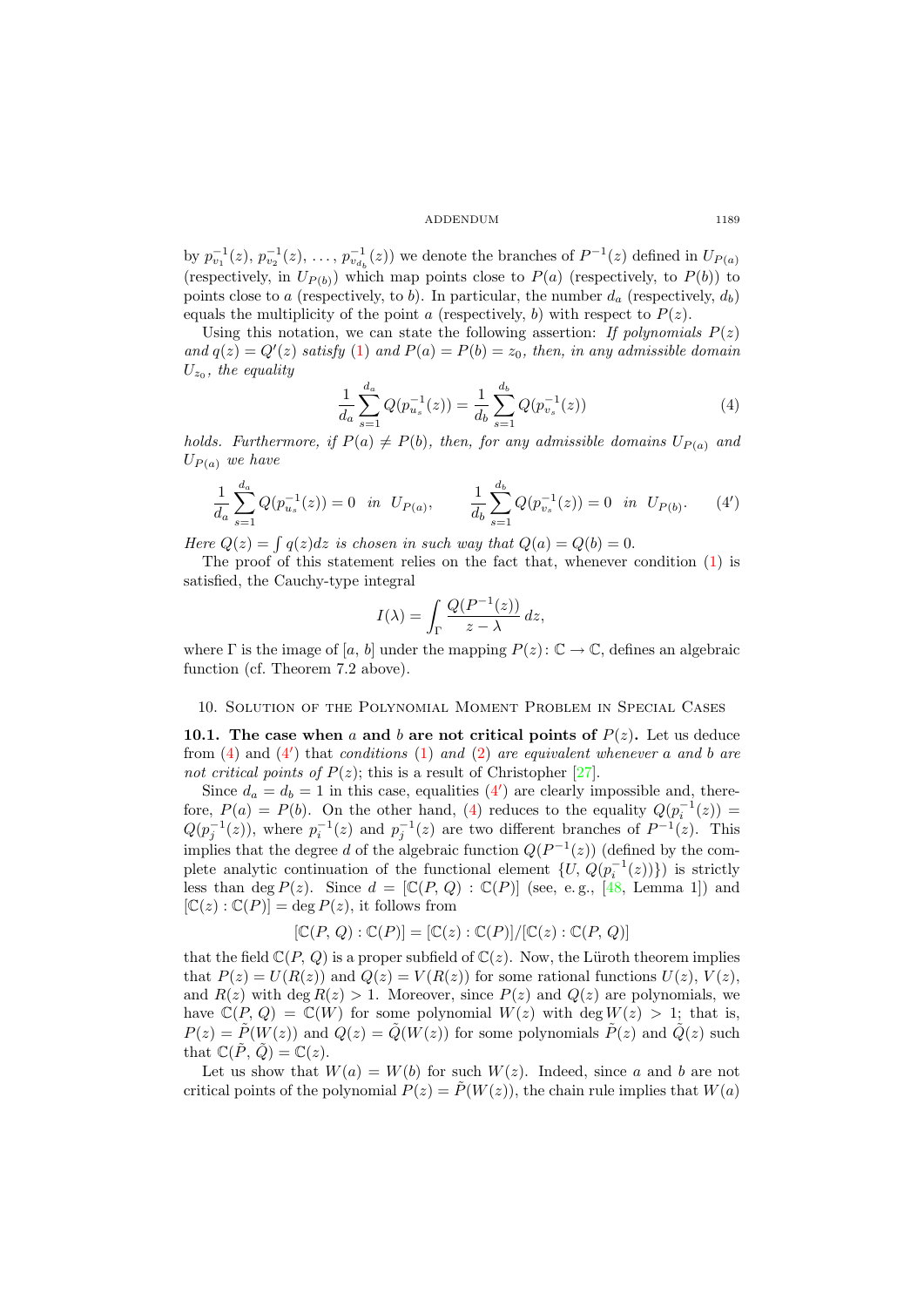1190 **F. PAKOVICH** 

and  $W(b)$  are not critical points of the polynomial  $\tilde{P}(z)$ . Therefore, if  $W(a) \neq W(b)$ , then, making the change of variable  $z \to W(z)$  and arguing as above, we conclude that  $\tilde{P}(z) = \tilde{U}(\tilde{R}(z))$  and  $\tilde{Q}(z) = \tilde{V}(\tilde{R}(z))$  for some polynomials  $\tilde{U}(z), \tilde{V}(z)$  and  $\tilde{R}(z)$  with deg  $\tilde{R}(z) > 1$ , that contradicts the assumption  $\mathbb{C}(\tilde{P}, \tilde{Q}) = \mathbb{C}(z)$ .

10.2. The case when  $P(z)$  is indecomposable. In this subsection, we outline the solution of the polynomial moment problem in the case when  $P(z)$  is indecomposable, that is, cannot be represented as a composition  $P(z) = P_1(P_2(z))$  with non-linear polynomials  $P_1(z)$  and  $P_2(z)$ . In this case, [\(3\)](#page-21-0) is equivalent to the following statement: if  $P(z)$  and  $q(z)$  satisfy [\(1\)](#page-20-0) and  $P(z)$  is indecomposable, then  $\int q(z)dz$  is a polynomial in  $P(z)$  and  $P(a) = P(b)$ .

Note that it suffices to prove that  $\int q(z)dz$  is a polynomial in  $P(z)$ . Indeed, if  $\int q(z)dz = R(P(z))$ , then, after the change of variable  $z \to P(z)$ , we see that the polynomial  $R'(z)$  is orthogonal to all powers of z on the segment  $[P(a), P(b)]$ and, therefore,  $P(a) = P(b)$ . Following [\[48\]](#page-27-9), we consider two cases. Suppose first that  $n = \deg P(z)$  is a prime number. Consider the analytic continuation of the equalities  $(4)$  and  $(4')$  along a curve L going to the infinity. After such a continuation, these equalities transform into similar relations between the Puiseux series at infinity

$$
Q(p_i^{-1}(z)) = \sum_{k \ge k_0} r_k \varepsilon^{ik} z^{-\frac{k}{n}},
$$

where  $1 \leq i \leq n$ ,  $r_k \in \mathbb{C}$ , and  $\varepsilon = \exp(2\pi i/n)$ , which in their turn reduce to a collection of relations between the n-th roots of unity.

If  $n = \deg P(z)$  is a prime number, then the degree d of the algebraic function  $Q(P^{-1}(z))$  equals either n or 1, since d is a divisor of n. Assume that  $d = n$ ; then the expansions above contain a coefficient  $r_k \neq 0$  such that k is not a multiple of n. Hence [\(4\)](#page-22-0) and [\(4](#page-22-1)') imply that  $\varepsilon^k$  is a root of an algebraic polynomial with integer coefficients distinct from the *n*-th cyclotomic polynomial  $\Phi_n(z) = 1 + z + \cdots + z^{n-1}$ . This is a contradiction, because  $\varepsilon^k$  is a primitive *n*-th root of unity. Therefore,  $d = 1$ , and  $Q(z) = \tilde{Q}(P(z))$  for some polynomial  $\tilde{Q}(z)$ .

Now, suppose that  $n$  is a composite number. As in Section 10.1, it is sufficient to show that  $Q(p_i^{-1}(t)) = Q(p_j^{-1}(t))$  for some different branches  $p_i^{-1}(z)$  and  $p_j^{-1}(z)$ of  $P^{-1}(z)$ . Suppose that, on the contrary, all  $Q(p_i^{-1}(z))$  with  $1 \le i \le n$ , where  $n =$ deg  $P(z)$ , are different; then the monodromy group G of  $Q(P^{-1}(z))$  coincides with that of  $P^{-1}(z)$ . Since  $P(z)$  is indecomposable, G is primitive by the Ritt theorem [\[51\]](#page-27-12). By the Schur theorem (see, e. g., [\[62,](#page-28-9) Theorem 25.3]), a primitive permutation group of composite degree  $n$  which contains an n-cycle is doubly transitive. The monodromy group of an algebraic function coincides with the Galois group of an equation over  $\mathbb{C}(z)$  defining this function; thus, if all  $Q(p_i^{-1}(z))$  with  $1 \leq i \leq n$  are different, then [\(4\)](#page-22-0) and [\(4](#page-22-1)') contradict the following fact: the roots  $\alpha_i$ ,  $1 \leq i \leq n$ , of an irreducible algebraic equation over a field  $k$  of characteristic zero with doubly transitive Galois group cannot satisfy any relation  $\sum_{i=1}^{n} c_i \alpha_i = 0$  with  $c_i \in k$ except in the case when all  $c_i$ ,  $1 \leq i \leq n$ , are equal (see [\[36,](#page-27-19) Proposition 4] or [\[48,](#page-27-9) Lemma 2]).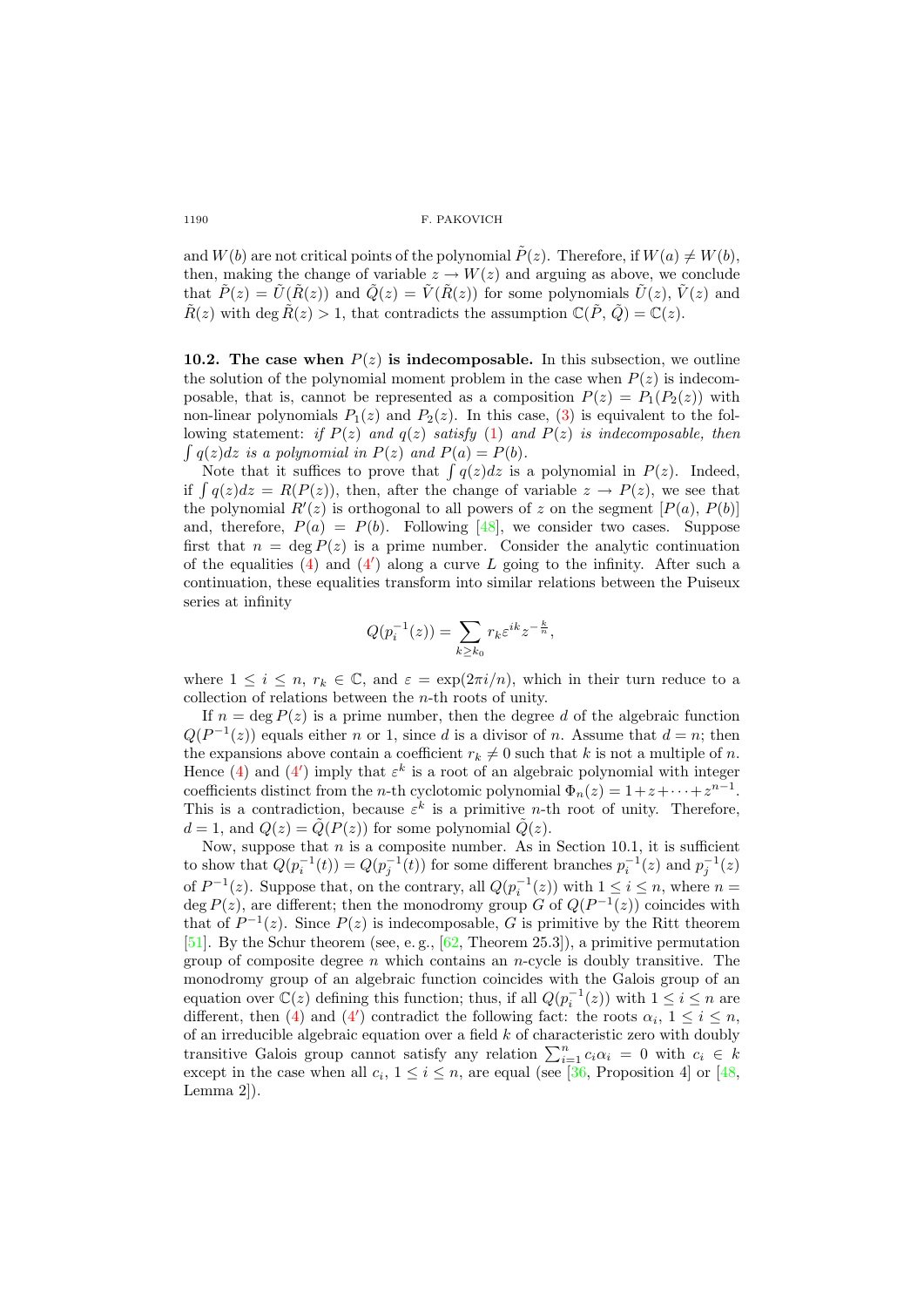#### ADDENDUM 1191

10.3. The case when  $P(z)$  is a Chebyshev polynomial. In the case when  $P(z)$  is a Chebyshev polynomial  $T_n(z)$ , the conditions [\(1\)](#page-20-0) and [\(2\)](#page-20-1) are not equivalent. Nevertheless, a basis of the vector space  $V(T_n, a, b)$  over  $\mathbb C$  consisting of polynomials  $q(z)$  satisfying [\(1\)](#page-20-0) for  $P(z) = T_n(z)$  can be described explicitly as follows: the polynomials  $T'_m(z)$  such that  $T_d(a) = T_d(b)$  for  $d = \text{GCD}(n, m)$  form a basis of the vector space  $V(T_n, a, b)$ . For instance, for the example from Section 9.2, this implies

$$
q(z) \in V(T_6, -\sqrt{3}/2, \sqrt{3}/2) \iff \int q(z)dz = \sum_k a_k T_{2k}(z) + \sum_k b_k T_{3k}(z)
$$

for some  $a_k, b_k \in \mathbb{C}$ .

Below, we give a sketch of the proof of the above statement following [\[49\]](#page-27-10). First of all, observe that it is sufficient to establish that, if  $q(z) = Q'(z)$  is contained in  $V(T_n, a, b)$  and  $\deg Q(z) = m$ , then  $T_d(a) = T_d(b)$  for  $d = (n, m)$ . The statement can then be deduced as follows. Choose  $c_m \in \mathbb{C}$  such that the degree of polynomial  $Q_1(z) = Q(z) - c_m T_m(z)$  is strictly less then m. Since

$$
T_n(z) = T_{n/d}(T_d(z)), \qquad T_m(z) = T_{m/d}(T_d(z)),
$$

it follows from  $T_d(a) = T_d(b)$  that  $T'_m(z) \in V(T_n, a, b)$ . Thus, by linearity,  $Q'_1(z) \in$  $V(T_n, a, b)$ . If  $\deg Q_1(z) = m_1$ , then, similarly, we have  $Q_1(z) = c_{m_1} T_{m_1}(z) + Q_2(z)$ for some  $c_{m_1} \in \mathbb{C}$ , where  $\deg Q_2(z) < m_1$  and  $Q'_2(z) \in V(T_n, a, b)$ . Continuing this process, we eventually obtain the required representation.

Suppose first that  $T_n(a) = T_n(b)$ . If a and b are not critical points of  $T_n(z)$ , the equality  $T_d(a) = T_d(b)$  for  $d = (n, m)$  can be deduced from Christopher's result (see [\[49\]](#page-27-10)), so we concentrate on the case when at least one of the points a and b is a critical point of  $P(z)$ . It follows from  $T_n(\cos \phi) = \cos(n\phi)$  that the finite critical values of  $T_n(z)$  are  $\pm 1$ . Suppose that  $P(a) = P(b) = 1$ ; the case when  $P(a) = P(b) = -1$  can be investigated similarly. Then  $a = \cos(2j_1\pi/n)$  and  $b = \cos(2j_2\pi/n)$  for certain  $j_1$  and  $j_2$  such that  $0 \leq j_1, j_2 \leq [n/2]$ . Moreover, an analysis of the monodromy of  $T_n^{-1}(z)$  shows that [\(4\)](#page-22-0) is equivalent to the equality

$$
Q(T_{n,j_1}^{-1}(z)) + Q(T_{n,n-j_1}^{-1}(z)) = Q(T_{n,j_2}^{-1}(z)) + Q(T_{n,n-j_2}^{-1}(z)),
$$
\n<sup>(5)</sup>

where the branch  $T_{n,j}^{-1}(z)$ ,  $0 \le j \le n-1$ , near infinity is represented by the Puiseux expansion

$$
T_{n,j}^{-1}(z) = \sum_{k=-\infty}^{-1} t_k \varepsilon_n^{jk} z^{\frac{k}{n}}, \quad t_k \in \mathbb{C}, \quad \varepsilon_n = \exp(2\pi i/n).
$$

Since  $t_{-1} \neq 0$ , the comparison of the leading coefficients of Puiseux expansions in (5) gives

$$
\varepsilon_n^{j_1m}+\varepsilon_n^{(n-j_1)m}=\varepsilon_n^{j_2m}+\varepsilon_n^{(n-j_2)m},
$$

where  $m = \deg Q(z)$ . Therefore, the number  $\varepsilon_n^{m/d}$  is a root of the polynomial

$$
f(z) = z^{j_1 d} + z^{(n-j_1)d} - z^{j_2 d} - z^{(n-j_2)d}.
$$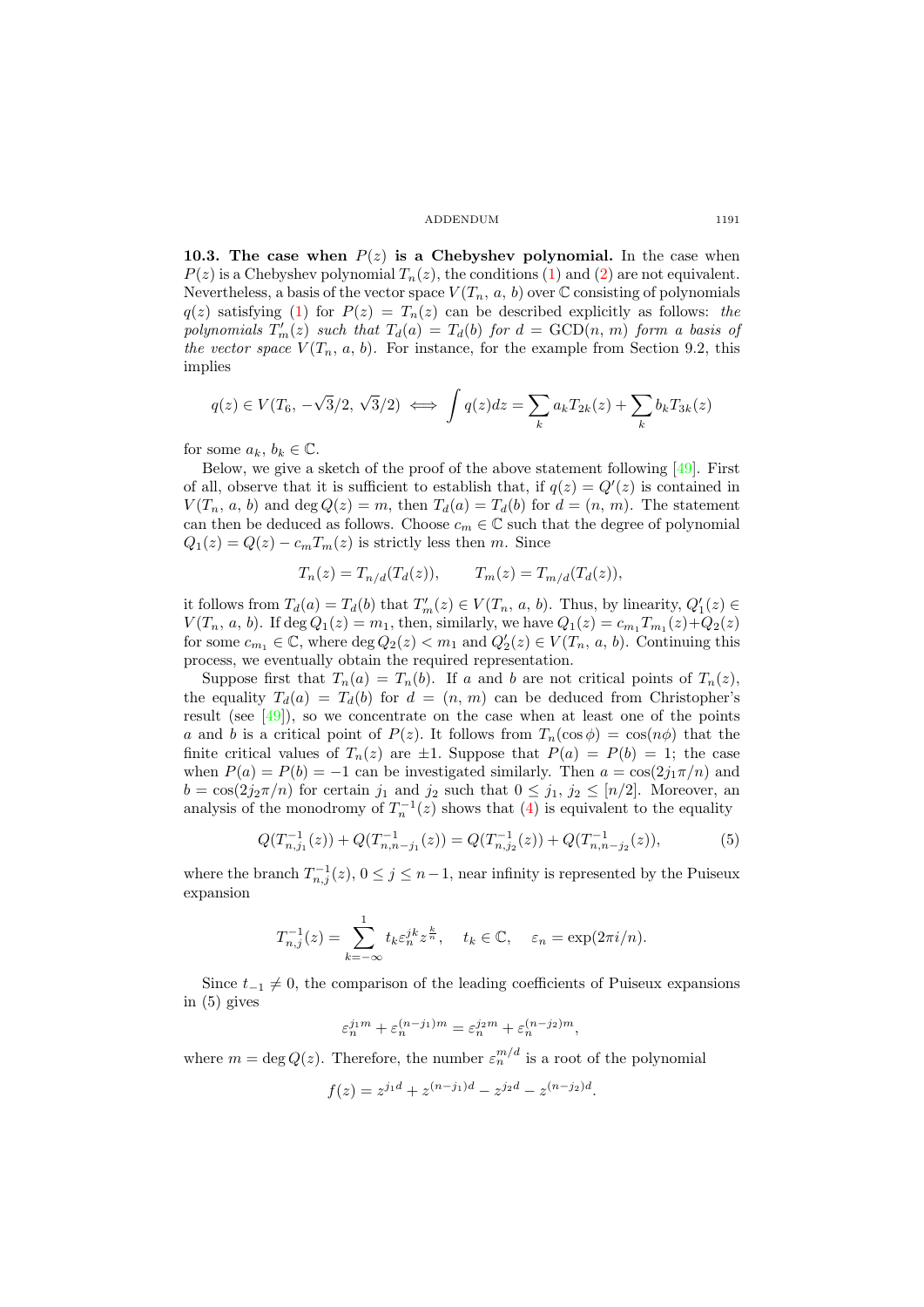1192 F. PAKOVICH

Since  $\varepsilon_n^{m/d}$  is a primitive *n*-th root of unity and the coefficients of  $f(z)$  are integer, the primitive *n*-th root of unity  $\varepsilon_n$  is also a root of  $f(z)$ . Hence

$$
\varepsilon_n^{j_1d} + \varepsilon_n^{-j_1d} = \varepsilon_n^{j_2d} + \varepsilon_n^{-j_2d}.
$$

Since

$$
a = \frac{1}{2} (\varepsilon_n^{j_1} + \varepsilon_n^{-j_1}), \qquad b = \frac{1}{2} (\varepsilon_n^{j_2} + \varepsilon_n^{-j_2}),
$$

$$
T_d \left( \frac{1}{2} \left( z + \frac{1}{z} \right) \right) = \frac{1}{2} \left( z^d + \frac{1}{z^d} \right)
$$

that  $T_d(a) = T_d(b)$ .

it follows from

 $\epsilon$ 

Now, let us prove that  $T_n(a)$  must be equal to  $T_n(b)$ . Indeed, equalities  $(4')$  can hold only if both a and b are critical points of  $P(z)$ . Since  $T_n(z)$  has only two critical values  $\pm 1$ , we see that if  $T_n(a) \neq T_n(b)$ , then either  $T_n(a) = 1$  and  $T_n(b) = -1$  or  $T_n(a) = -1$  and  $T_n(b) = 1$ , and an analysis of  $(4')$  similar to that performed above leads to the equalities  $T_d(a) = 0$  and  $T_d(b) = 0$ . Since  $T_n(z) = T_{n/d}(T_d(z))$  this contradicts  $T_n(a) \neq T_n(b)$ .

The description of  $V(T_n, a, b)$  given above implies that conjecture [\(3\)](#page-21-0) is true for Chebyshev polynomials. Nevertheless, it turns out that the number of terms in the representation  $\int q(z)dz = \sum_j Q_j$  can always be reduced to two [\[49\]](#page-27-10). In more detail, the following assertion is true: Let  $q(z) \in V(T_n, a, b)$ . Then there exist divisors  $d_1$  and  $d_2$  of n such that  $\int q(z)dz = A(T_{d_1}(z)) + B(T_{d_2}(z))$  for some polynomials  $A(z)$ ,  $B(z)$ , and  $T_{d_1}(a) = T_{d_1}(b)$ ,  $T_{d_2}(a) = T_{d_2}(b)$ . For instance,

$$
q(z) \in V(T_6, -\sqrt{3}/2, \sqrt{3}/2) \iff \int q(z)dz = A(T_3(z)) + B(T_2(z))
$$

for some  $A(z)$ ,  $B(z) \in \mathbb{C}[z]$ .

## **REFERENCES**

- <span id="page-25-8"></span>[1] N. I. Ahiezer, The classical moment problem and some related questions in analysis, Gosudarstv. Izdat. Fiz.-Mat. Lit., Moscow, 1961 (Russian). MR [27 #4028.](http://www.ams.org/mathscinet-getitem?mr=27 #4028) English translation: Hafner Publishing Co., New York, 1965. MR [32 #1518.](http://www.ams.org/mathscinet-getitem?mr=32:1518)
- <span id="page-25-6"></span>[2] H. Alexander and J. Wermer, Several complex variables and Banach algebras, Graduate Texts in Mathematics, vol. 35, Springer-Verlag, New York, 1998. MR 98g:[32002](http://www.ams.org/mathscinet-getitem?mr=98g:32002)
- <span id="page-25-3"></span>[3] M. A. M. Alwash, On a condition for a centre of cubic nonautonomous equations, Proc. Roy. Soc. Edinburgh Sect. A 113 (1989), no. 3–4, 289–291. MR 90m:[34069](http://www.ams.org/mathscinet-getitem?mr=90m:34069)
- <span id="page-25-2"></span>[4] M. A. M. Alwash and N. G. Lloyd, Nonautonomous equations related to polynomial two-dimensional systems, Proc. Roy. Soc. Edinburgh Sect. A 105 (1987), 129-152. MR 88i:[58145](http://www.ams.org/mathscinet-getitem?mr=88i:58145)
- <span id="page-25-0"></span>[5] V. Arnold, Problems on singularities and dynamical systems, Developments in mathematics: the Moscow school, Chapman & Hall, London, 1993, pp. 251–274. MR 95f:[58015](http://www.ams.org/mathscinet-getitem?mr=95f:58015)
- <span id="page-25-1"></span>[6] V. I. Arnold and Yu. S. Ilyashenko, Ordinary differential equations, Current problems in mathematics. Fundamental directions, Vol. 1, Itogi Nauki i Tekhniki, Akad. Nauk SSSR VINITI, Moscow, 1985, English translation: Encyclopaedia Math. Sci., 1, Dynamical systems, I, 1–148, Springer, Berlin, 1988. MR [0970794,](http://www.ams.org/mathscinet-getitem?mr=0970794) pp. 7–149 (Russian). MR 87e:[34049.](http://www.ams.org/mathscinet-getitem?mr=87e:34049)
- <span id="page-25-5"></span>[7] F. Beukers, *Differential Galois theory*, From number theory to physics (Les Houches, 1989). Springer, Berlin, 1992, pp. 413–439. MR 94d:[12007](http://www.ams.org/mathscinet-getitem?mr=94d:12007)
- <span id="page-25-7"></span>[8] M. Blinov, Some computations around the center problem, related to the composition algebra of univariate polynomials, Master's thesis, Weizmann Institute of Science, 1997.
- <span id="page-25-4"></span>[9] M. Blinov, Center and composition conditions for Abel equation, Ph.D. thesis, Weizmann Institute of Science, 2002.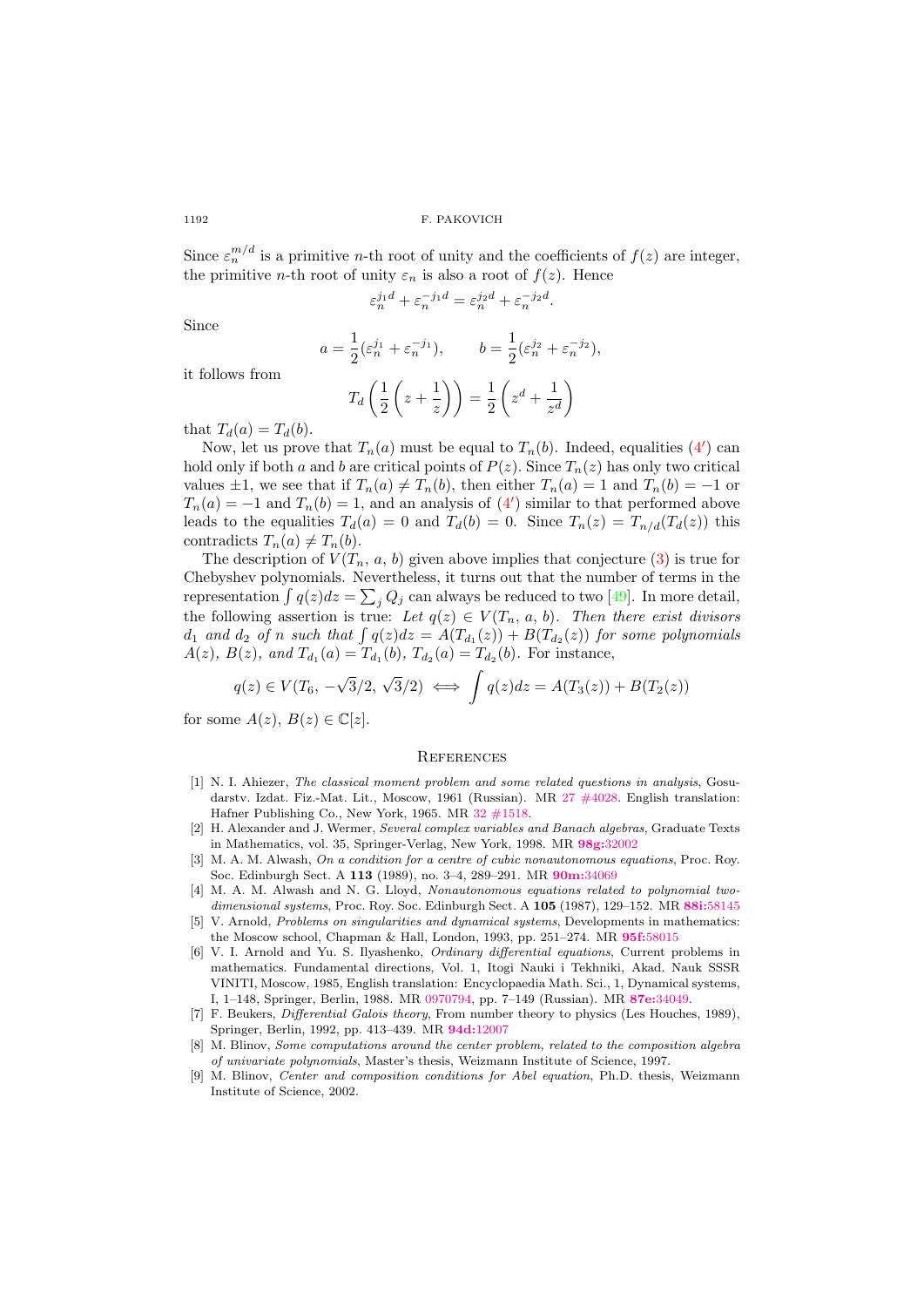#### ADDENDUM 1193

- <span id="page-26-4"></span>[10] M. Blinov, M. Briskin, and Y. Yomdin, *Local center conditions for a polynomial Abel equa*tion, in preparation.
- <span id="page-26-5"></span>[11] M. Blinov, N. Roytvarf, and Y. Yomdin, Center and moment conditions for Abel equation with rational coefficients, submitted.
- <span id="page-26-16"></span>[12] M. Blinov and Y. Yomdin, Generalized centre conditions and multiplicities for polynomial Abel equations of small degrees, Nonlinearity 12 (1999), no. 4, 1013–1028. MR [2000k:](http://www.ams.org/mathscinet-getitem?mr=2000k:34048)34048
- <span id="page-26-2"></span>[13] M. Blinov and Y. Yomdin, *Center and composition conditions for Abel differential equation*, and rational curves, Qual. Theory Dyn. Syst. 2 (2001), no. 1, 111-127. MR [2002g:](http://www.ams.org/mathscinet-getitem?mr=2002g:34061)34061
- <span id="page-26-22"></span>[14] M. Blinov and Y. Yomdin, Some experimental results on center-focus and moment problems for Abel equation, in preparation.
- <span id="page-26-20"></span>[15] M. Briskin, Infinitesimal center-focus problem, generalized moments and composition of poly-nomials, Funct. Differ. Equ. 6 (1999), no. 1-2, 47-53. MR [2000k:](http://www.ams.org/mathscinet-getitem?mr=2000k:34049)34049
- <span id="page-26-21"></span>[16] M. Briskin, Algebra of generalized moments and composition of polynomials, Proc. Int. Conference "Dynamical Systems: Stability, Control, Optimization" (Minsk), 2000.
- <span id="page-26-3"></span>[17] M. Briskin, Recursive moments representation and quantitative moment problem, in preparation.
- <span id="page-26-23"></span>[18] M. Briskin, private communication.
- <span id="page-26-12"></span>[19] M. Briskin, J.-P. Françoise, and Y. Yomdin, Une approche au problème du centre-foyer de Poincaré, C. R. Acad. Sci. Paris Sér. I Math. 326 (1998), no. 11, 1295-1298. MR 99j:[34030](http://www.ams.org/mathscinet-getitem?mr=99j:34030)
- <span id="page-26-13"></span>[20] M. Briskin, J.-P. Françoise, and Y. Yomdin, The Bautin ideal of the Abel equation, Nonlinearity 11 (1998), no. 3, 431–443. MR 99d:[58128](http://www.ams.org/mathscinet-getitem?mr=99d:58128)
- <span id="page-26-1"></span>[21] M. Briskin, J.-P. Francoise, and Y. Yomdin, Center conditions, compositions of polynomials and moments on algebraic curves, Ergodic Theory Dynam. Systems 19 (1999), no. 5, 1201– 1220. MR [2000k:](http://www.ams.org/mathscinet-getitem?mr=2000k:34051)34051
- <span id="page-26-14"></span>[22] M. Briskin, J.-P. Francoise, and Y. Yomdin, Center conditions. II. Parametric and model center problems, Israel J. Math. 118 (2000), 61-82. MR [2001j:](http://www.ams.org/mathscinet-getitem?mr=2001j:34033)34033
- <span id="page-26-15"></span>[23] M. Briskin, J.-P. Francoise, and Y. Yomdin, Center conditions. III. Parametric and model center problems, Israel J. Math. 118 (2000), 83–108. MR [2001j:](http://www.ams.org/mathscinet-getitem?mr=2001j:34034)34034
- <span id="page-26-17"></span>[24] M. Briskin, J.-P. Françoise, and Y. Yomdin, *Generalized moments, center-focus conditions*, and compositions of polynomials, Operator theory, system theory and related topics (Beer-Sheva/Rehovot, 1997), Oper. Theory Adv. Appl., vol. 123, Birkhäuser, Basel, 2001, pp. 161-185. MR [2002e:](http://www.ams.org/mathscinet-getitem?mr=2002e:34050)34050
- <span id="page-26-8"></span>[25] L. A. Cherkas, The number of limit cycles of a certain second order autonumous system, Differencial'nye Uravnenija 12 (1976), no. 5, 944–946 (Russian). MR [54 #10745.](http://www.ams.org/mathscinet-getitem?mr=54:10745) English translation in: Differential Equations 12 (1976), no. 5, 666–668 (1977).
- <span id="page-26-0"></span> $[26]$  C. Christopher, An algebraic approach to the classification of centers in polynomial Liénard systems, J. Math. Anal. Appl. 229 (1999), no. 1, 319-329. MR 99k:[34056](http://www.ams.org/mathscinet-getitem?mr=99k:34056)
- <span id="page-26-9"></span>[27] C. Christopher, Abel equations: composition conjectures and the model problem, Bull. London Math. Soc. 32 (2000), no. 3, 332–338. MR [2001d:](http://www.ams.org/mathscinet-getitem?mr=2001d:34047)34047
- <span id="page-26-10"></span>[28] J. Devlin, Word problems related to periodic solutions of a nonautonomous system, Math. Proc. Cambridge Philos. Soc. 108 (1990), no. 1, 127–151. MR 91f:[58073](http://www.ams.org/mathscinet-getitem?mr=91f:58073)
- <span id="page-26-11"></span>[29] J. Devlin, Word problems related to derivatives of the displacement map, Math. Proc. Cambridge Philos. Soc. 110 (1991), no. 3, 569–579. MR 92h:[34081](http://www.ams.org/mathscinet-getitem?mr=92h:34081)
- <span id="page-26-6"></span>[30] B. Dwork, G. Gerotto, and F. J. Sullivan, An introduction to G-functions, Annals of Mathematics Studies, vol. 133, Princeton University Press, Princeton, NJ, 1994. MR 96c:[12009](http://www.ams.org/mathscinet-getitem?mr=96c:12009)
- <span id="page-26-7"></span>[31] A. Eremenko and L. A. Rubel, The arithmetic of entire functions under composition, Adv. Math. 124 (1996), no. 2, 334–354. MR 97m:[32038](http://www.ams.org/mathscinet-getitem?mr=97m:32038)
- <span id="page-26-24"></span>J.-P. Françoise, Local bifurcations of limit cycles, Abel equations and Liénard systems, Notes prises par Hur Seok, Montreal School 2002, to appear.
- <span id="page-26-18"></span>[33] J.-P. Francoise and Y. Yomdin, Bernstein inequalities and applications to analytic geometry and differential equations, J. Funct. Anal. 146 (1997), no. 1, 185–205. MR 98h:[34009c](http://www.ams.org/mathscinet-getitem?mr=98h:34009c)
- <span id="page-26-19"></span>[34] J.-P. Françoise and Y. Yomdin, Projection of analytic sets and Bernstein inequalities, Singularities Symposium—Lojasiewicz 70 (Kraków, 1996; Warsaw, 1996), Banach Center Publ., vol. 44, Polish Acad. Sci., Warsaw, 1998, pp. 103–108. MR [2000c:](http://www.ams.org/mathscinet-getitem?mr=2000c:32026)32026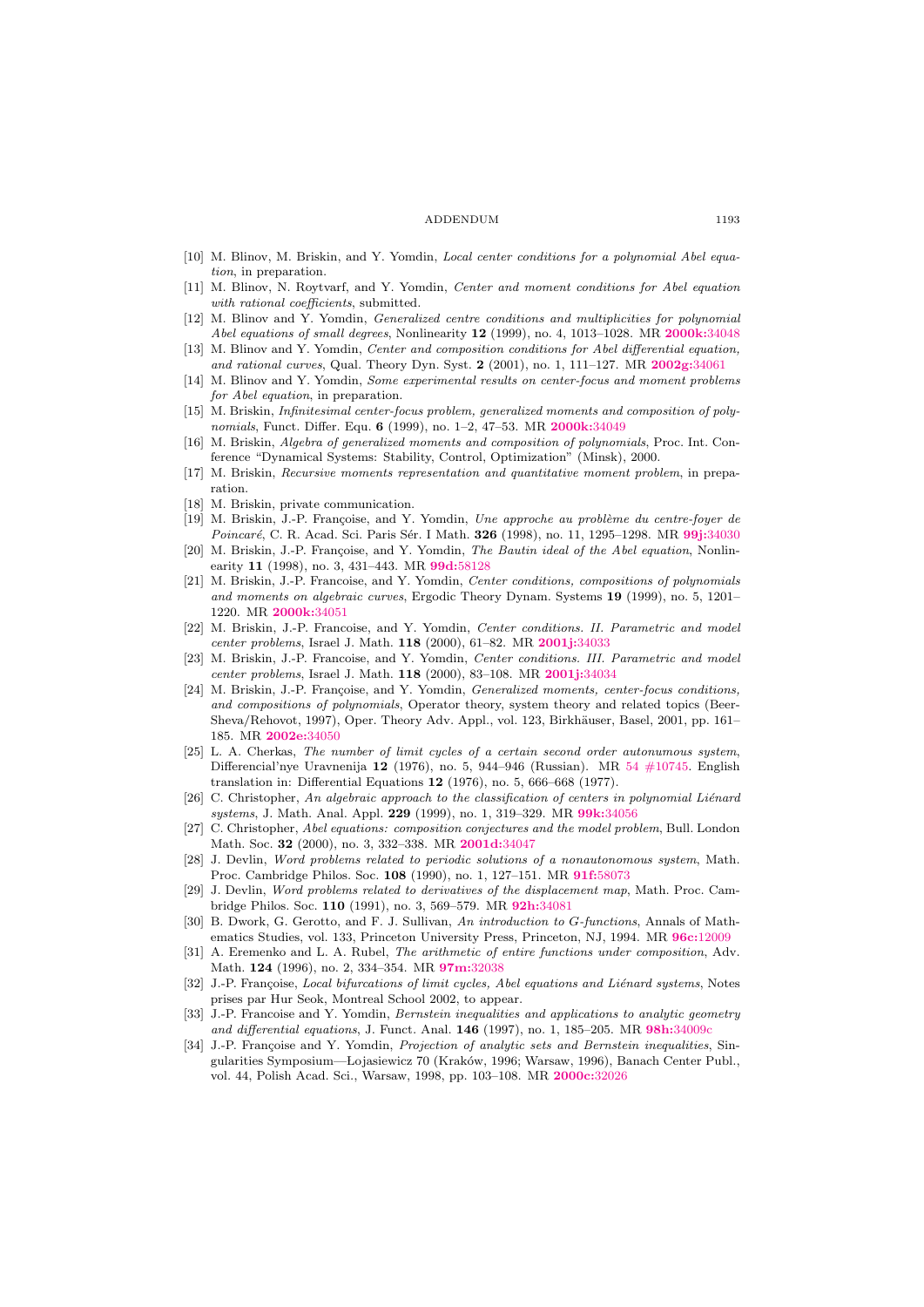#### 1194 F. PAKOVICH

- <span id="page-27-3"></span>[35] A. Gabrielov, Multiplicity of a zero of an analytic function on a trajectory of a vector field, The Arnoldfest (Toronto, ON, 1997), Fields Inst. Commun., vol. 24, Amer. Math. Soc., Providence, RI, 1999, pp. 191–200. MR [2001j:](http://www.ams.org/mathscinet-getitem?mr=2001j:32030)32030
- <span id="page-27-19"></span>[36] K. Girstmair, Linear dependence of zeros of polynomials and construction of primitive elements, Manuscripta Math. 39 (1982), no. 1, 81–97. MR 84d:[12008](http://www.ams.org/mathscinet-getitem?mr=84d:12008)
- <span id="page-27-15"></span>[37] M. Golubitsky and V. Guillemin, *Stable mappings and their singularities*, Graduate Texts in Mathematics, vol. 14, Springer-Verlag, New York, 1973. MR [49 #6269](http://www.ams.org/mathscinet-getitem?mr=49:6269)
- <span id="page-27-14"></span>[38] F. R. Harvey and H. B. Lawson, Jr., On boundaries of complex analytic varieties. I, Ann. of Math. (2) 102 (1975), no. 2, 223–290. MR [54 #13130](http://www.ams.org/mathscinet-getitem?mr=54:13130)
- <span id="page-27-1"></span>[39] Yu. S. Ilyashenko, Centennial history of Hilbert's 16th problem, Bull. Amer. Math. Soc. (N.S.) 39 (2002), no. 3, 301–354 (electronic). MR [2003c:](http://www.ams.org/mathscinet-getitem?mr=2003c:34001)34001
- <span id="page-27-2"></span>[40] Yu. S. Ilyashenko and V. Yu. Kaloshin, Bifurcation of planar and spatial polycycles: Arnold's program and its development, The Arnoldfest (Toronto, ON, 1997), Fields Inst. Commun., vol. 24, Amer. Math. Soc., Providence, RI, 1999, pp. 241–271. MR [2001b:](http://www.ams.org/mathscinet-getitem?mr=2001b:34064)34064
- <span id="page-27-4"></span>[41] Yu. S. Ilyashenko and S. Yakovenko, Double exponential estimate for the number of zeros of complete abelian integrals and rational envelopes of linear ordinary differential equations with an irreducible monodromy group, Invent. Math. 121 (1995), no. 3, 613-650. MR 96g:[58157](http://www.ams.org/mathscinet-getitem?mr=96g:58157)
- [42] Yu. S. Ilyashenko and S. Yakovenko, Counting real zeros of analytic functions satisfying linear ordinary differential equations, J. Differential Equations 126 (1996), no. 1, 87–105. MR 97a:[34010](http://www.ams.org/mathscinet-getitem?mr=97a:34010)
- [43] A. G. Khovanskii, Real analytic manifolds with the property of finiteness, and complex abelian integrals, Funktsional. Anal. i Prilozhen. 18 (1984), no. 2, 40–50 (Russian). MR 86a:[32024.](http://www.ams.org/mathscinet-getitem?mr=86a:32024) English translation in: Functional Anal. Appl. 18 (1984), no. 2, 119–127.
- <span id="page-27-5"></span>[44] A. G. Khovanskii, Fewnomials, Translations of Mathematical Monographs, vol. 88, American Mathematical Society, Providence, RI, 1991. MR 92h:[14039](http://www.ams.org/mathscinet-getitem?mr=92h:14039)
- <span id="page-27-7"></span>[45] A. Lins Neto, On the number of solutions of the equation  $dx/dt = \sum_{j=0}^{n} a_j(t)x^j$ ,  $0 \le t \le 1$ , for which  $x(0) = x(1)$ , Invent. Math. 59 (1980), no. 1, 67–76. MR 81i:[34009](http://www.ams.org/mathscinet-getitem?mr=81i:34009)
- <span id="page-27-17"></span>[46] N. I. Muskhelishvili, Singular integral equations. Boundary problems of function theory and their application to mathematical physics, P. Noordhoff N. V., Groningen, 1953. MR [15,434e](http://www.ams.org/mathscinet-getitem?mr=15,434e)
- <span id="page-27-8"></span>[47] F. Pakovich, A counterexample to the "composition conjecture", Proc. Amer. Math. Soc. 130 (2002), no. 12, 3747-3749. MR [2003j:](http://www.ams.org/mathscinet-getitem?mr=2003j:30053)30053
- <span id="page-27-9"></span>[48] F. Pakovich, On the polynomial moment problem, Math. Res. Lett. 10 (2003), no. 2–3, 401– 410. MR [1 983 032](http://www.ams.org/mathscinet-getitem?mr=1+983+032)
- <span id="page-27-10"></span>[49] F. Pakovich, On polynomials orthogonal to all degrees of a Chebyshev polynomial on a segment, to appear in Israel J. Math.
- <span id="page-27-11"></span>[50] F. Pakovich, N. Roytvarf, and Y. Yomdin, Cauchy type integrals of algebraic functions and a tangential center-focus problem for Abel eqautions, preprint, available at [http://arxiv.](http://arxiv.org/math.CA/0312353) [org/math.CA/0312353](http://arxiv.org/math.CA/0312353).
- <span id="page-27-12"></span>[51] J. F. Ritt, Prime and composite polynomials, Trans. Amer. Math. Soc. 23 (1922), no. 1, 51–66. MR [1 501 189](http://www.ams.org/mathscinet-getitem?mr=1+501+189)
- <span id="page-27-6"></span>[52] R. Roussarie, Bifurcation of planar vector fields and Hilbert's sixteenth problem, Progress in Mathematics, vol. 164, Birkhäuser Verlag, Basel, 1998. MR 99k:[58129](http://www.ams.org/mathscinet-getitem?mr=99k:58129)
- <span id="page-27-16"></span>[53] R. Roussarie, Melnikov functions and Bautin ideal, Qual. Theory Dyn. Syst. 2 (2001), no. 1, 67–78. MR [2002h:](http://www.ams.org/mathscinet-getitem?mr=2002h:37086)37086
- <span id="page-27-18"></span>[54] N. Roytvarf, Generalized moments, composition of polynomials and Bernstein classes, Entire functions in modern analysis (Tel-Aviv, 1997), Israel Math. Conf. Proc., vol. 15, Bar-Ilan Univ., Ramat Gan, 2001, pp. 339–355. MR [2003g:](http://www.ams.org/mathscinet-getitem?mr=2003g:30068)30068
- <span id="page-27-13"></span>[55] A. Schinzel, *Polynomials with special regard to reducibility*, Encyclopedia of Mathematics and its Applications, vol. 77, Cambridge University Press, Cambridge, 2000. MR [2001h:](http://www.ams.org/mathscinet-getitem?mr=2001h:11135)11135
- <span id="page-27-0"></span>[56] D. Schlomiuk, Algebraic and geometric aspects of the theory of polynomial vector fields, Bifurcations and periodic orbits of vector fields (Montreal, PQ, 1992), NATO Adv. Sci. Inst. Ser. C Math. Phys. Sci., vol. 408, Kluwer Acad. Publ., Dordrecht, 1993, pp. 429–467. MR 95a:[34042](http://www.ams.org/mathscinet-getitem?mr=95a:34042)